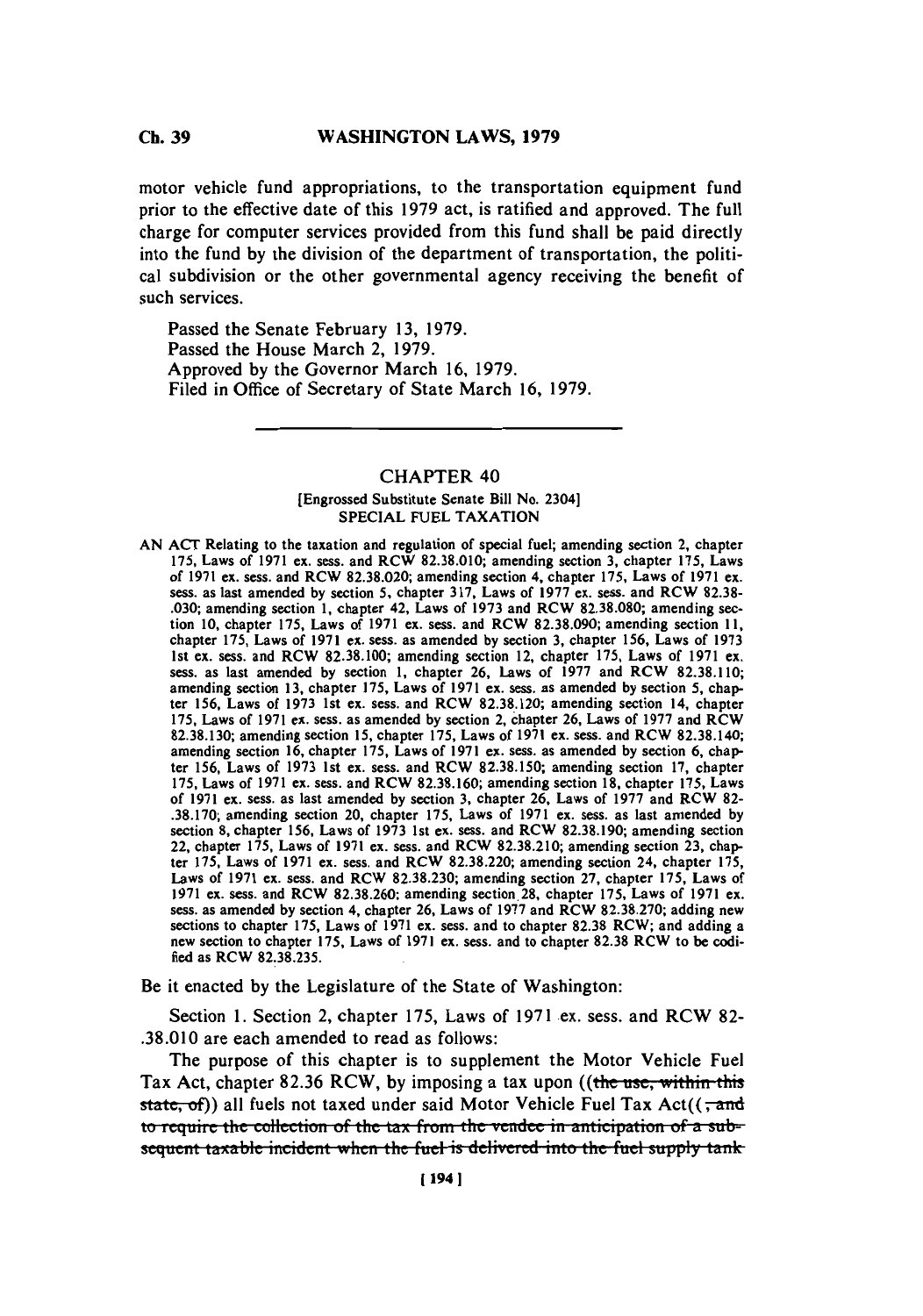of a motor vehicle or into the storage facilities used for the fueling of motor vehicles at an unbonded service station)) used for the propulsion of motor vehicles upon the highways of this state.

Sec. 2. Section **3,** chapter **175,** Laws of **1971** ex. sess. and RCW **82.38-** .020 are each amended to read as follows:

As hereinafter used in this chapter:

**(1)** "Person" means every natural person, fiduciary, association or corporation. ((Whenever used in any clause prescribing and imposing a fine or imprisonment, or both,)) The term "person" as applied to an association means and includes the partners or members thereof, and as applied to corporations, the officers thereof.

(2) "Department" means the department of  $((\text{motor vehicles}))$  licensing.

**(3)** "Highway" means every way or place open to the use of the public, as a matter of right, for the purpose of vehicular travel.

(4) "Motor vehicle" means every self-propelled vehicle (( $\epsilon$ licensed for operation upon the highways)) designed for operation upon land utilizing special fuel as the means of propulsion.

**(5)** "Special fuel" means and includes all combustible gases and liquids suitable for the generation of power for propulsion of motor vehicles, except that it does not include motor vehicle fuel as defined in chapter **82.36** RCW.

**(6)** (("Use" means the consumption by a special fuel user of special fuels in propulsion of a motor vehicle on the highways of this state)) "Bulk storage" means the placing of special fuel **by** a special fuel dealer into a receptacle other than the fuel supply tank of a motor vehicle.

**(7)** "Special fuel dealer" means any person engaged in the business of ((handling)) delivering special fuel ((who delivers any part thereof)) into the fuel supply tank or tanks of a motor vehicle not then owned or controlled by him, or ((places special fuel into the storage facilities used for the fueling of motor vehicles at an unbonded service station)) into bulk storage facilities for subsequent use in a motor vehicle. For this purpose the term "fuel supply tank or tanks" does not include cargo tanks even though fuel is withdrawn directly therefrom for propulsion of the vehicle.

(8) "Special fuel user" means any person ((who consumes in this state) special fuel for the propulsion of motor vehicles owned or controlled by him<br>upon the highways of this state)) purchasing special fuel into bulk storage without payment of the special fuel tax for subsequent use in a motor vehicle, or any person engaged in interstate commercial operation of motor vehicles any part of which is within this state.

**(9)** "Special fuel supplier" means any person engaged in the business of selling special fuel where delivery thereof is made other than, or in addition to, the manner prescribed under the definition of "special fuel dealer", but does not include any person making retail sales of special fuel exclusively for heating purposes.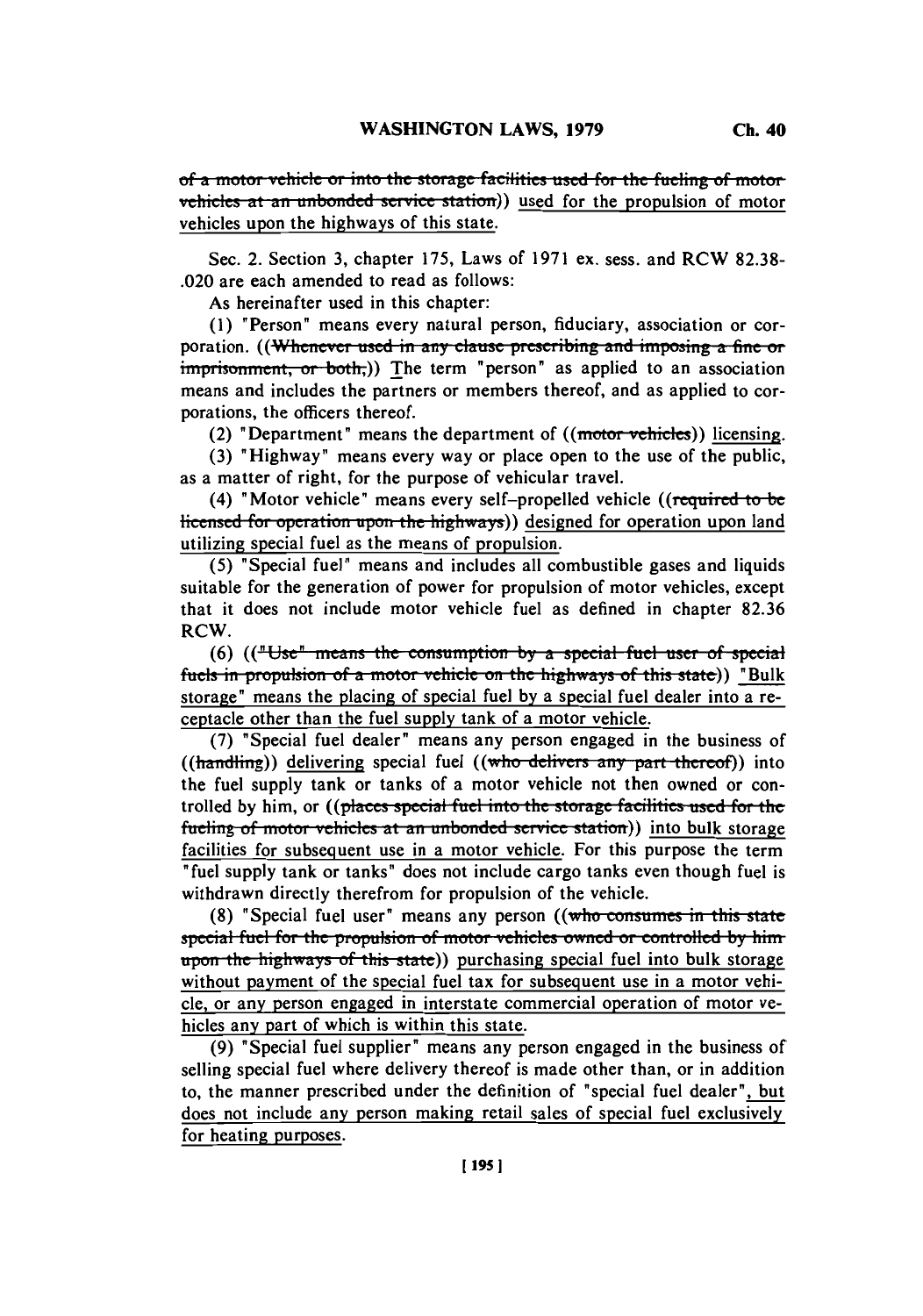**(10)** "Service station" means any location at which fueling of motor vehicles is offered to the general public.

**(11)** 'Unbonded service station' means any service station at which an unbonded special fuel dealer regularly makes sales of special fuel **by** means of delivery thereof into the fuel supply tanks of motor vehicles.

(12) "Bond" means: (a) **A** bond duly executed **by** such special fuel dealer or special fuel user as principal with a corporate surety qualified under the provisions of chapter **48.28** RCW which bond shall **be** payable to the state of Washington conditioned upon faithful performance of all requirements of this chapter, including the payment of all taxes, penalties, and other obligations of such dealer, arising out of this chapter; or **(b)** a deposit with the state treasurer **by** the special fuel dealer or special fuel user, under such terms and conditions as the department may prescribe, a like amount of lawful money of the United States or bonds or other obligations of the United States, the state of Washington, or any county of said state, of an actual market value not less than the amount so fixed **by** the department.

**(13)** 'Lessor' means any person (a) whose principal business is the bona fide leasing or renting of motor vehicles without drivers for compensation to the general public, and **(b)** who maintains established places of business and whose lease or rental contracts require such motor vehicles to be returned to the established places of business.

(14) 'Natural gas' means naturally occurring mixtures of hydrocarbon gases and vapors consisting principally of methane, whether in gaseous or liquid form.

(15) "Standard pressure and temperature" means fourteen and seventythree hundredths pounds of pressure per square inch at sixty degrees Fahrenheit.

Sec. **3.** Section 4, chapter *175,* Laws of **1971** ex. sess. as last amended **by** section **5,** chapter **317,** Laws of **1977** ex. sess. and RCW **82.38.030** are each amended to read as follows:

**(1)** There is hereby levied and imposed upon special fuel users a tax at the rate computed in the manner provided in RCW **82.36.025** per gallon or each one hundred cubic feet of compressed natural gas measured at standard pressure and temperature on the use  $(($  within the meaning of the word use as defined herein)) of special fuel in any motor vehicle operated upon the highways of this state during the fiscal half-year for which such rate is applicable.

(2) Said tax shall be collected **by** the special fuel dealer and shall be paid over to the department as hereinafter provided: (a) With respect to all special fuel delivered **by** a special fuel dealer into supply tanks of motor vehicles or into storage facilities used for the fueling of motor vehicles at unbonded service stations in this state; or **(b)** in all other transactions where the purchaser ((indicates in writing to the special fuel dealer prior to or at

**Ch.** 40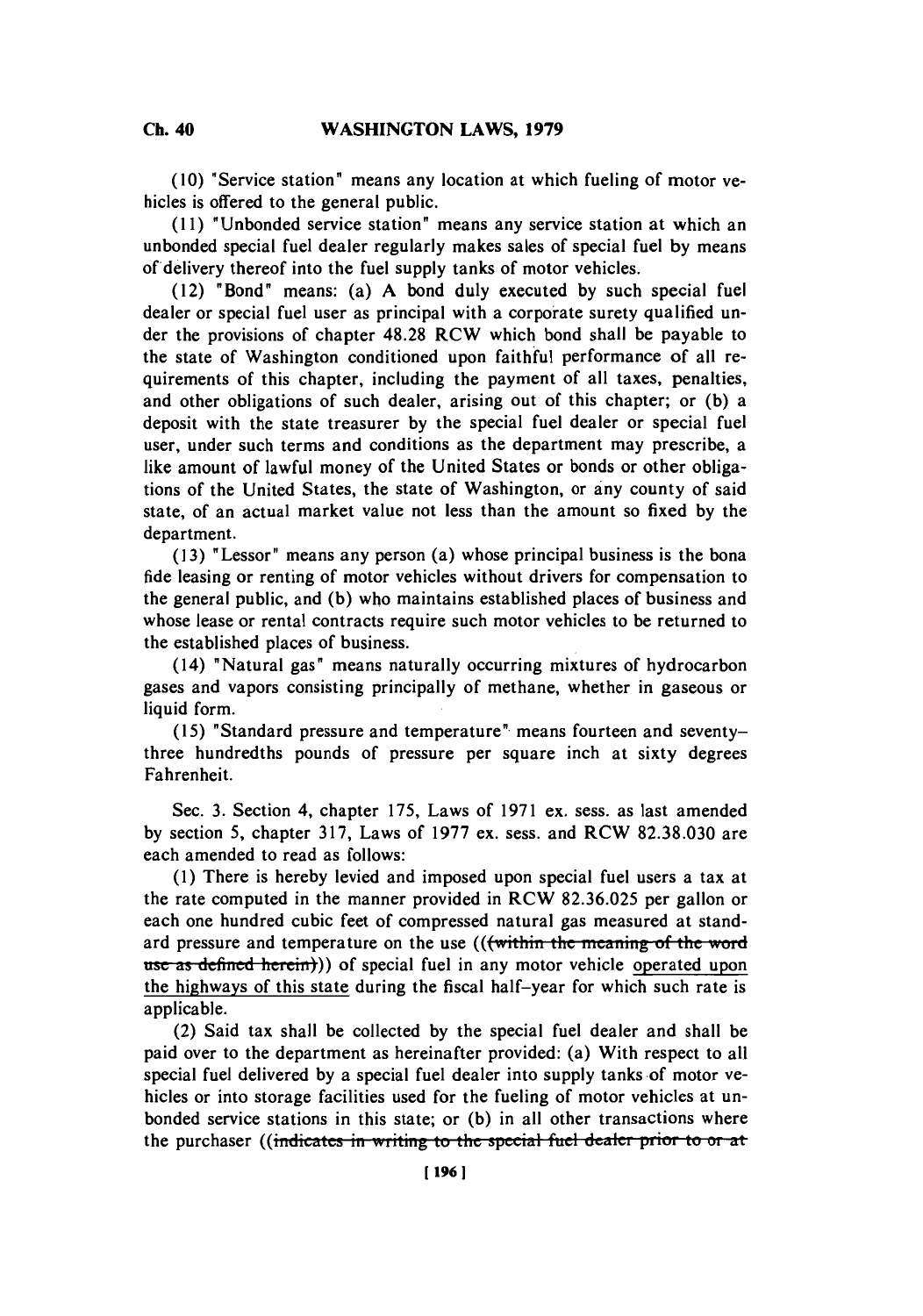*the time of the delivery that the entire quantity of the special fuel covered* **by the delivery is for use by him for a taxable purpose as a fuel in a motor** vehicle)) is not the holder of a valid special fuel license issued pursuant to this chapter allowing the purchase of untaxed special fuel.

**(3)** Said tax shall be paid over to the department **by** the special fuel user as hereinafter provided( $(-a)$ )) with respect to the taxable use of special fuel upon which the tax has not previously been imposed ((which was ac**quired in any manner other than by delivery by a special fuel dealer into a** fuel supply tank of a motor vehicle in this state; or (b) in all transactions **with a special fuel dealer in this state where a written statement has not been furnished to the special fuel dealer as set forth in subsection (2)(b) of** this section)).

It is expressly provided that delivery of special fuel may be made without collecting the tax otherwise imposed, when such deliveries are made **by** a bonded special fubl dealer to special fuel users who are authorized **by** the department as hereinafter provided, to purchase fuel without payment of tax to the bonded special fuel dealer.

Sec. 4. Section **1,** chapter 42, Laws of **1973** and RCW **82.38.080** are each amended to read as follows:

There is exempted from the tax imposed **by** this chapter, the use of fuel for: **(1)** street and highway construction and maintenance purposes in motor vehicles owned and operated **by** the state of Washington, or any county or municipality; (2) publicly owned fire fighting equipment; **(3)** special mobile equipment as defined in RCW 46.04.552; (4) power pumping units or other power take-off equipment of any motor vehicle which is accurately measured **by** metering devices that have been specifically approved **by** the department or which is established **by** either of the following formulae: (a) pumping propane, or fuel or heating oils **by** a power take-off unit on a delivery truck, at the rate of three-fourths of one gallon for each one thousand gallons of fuel delivered: PROVIDED, That claimant when presenting his claim to the department in accordance with the provisions of this chapter, shall provide to said claim, invoices of propane, or fuel or heating oil delivered, or such other appropriate information as may be required **by** the department to substantiate his claim; or **(b)** operating a power take-off unit on a cement mixer truck or a load compactor on a garbage truck at the rate of twenty-five percent of the total gallons of fuel used in such a truck; **(5)** motor vehicles owned and operated **by** the United States government; ((and)) **(6)** heating purposes; **(7)** moving a motor vehicle on a public highway between two pieces of private property when said moving is incidental to the primary use of the motor vehicle; and **(8)** notwithstanding any provision of law to the contrary, every urban passenger transportation system and carriers as defined **by** chapters **81.68** and **81.70** RCW shall be exempt from the provisions of this chapter requiring the payment of special fuel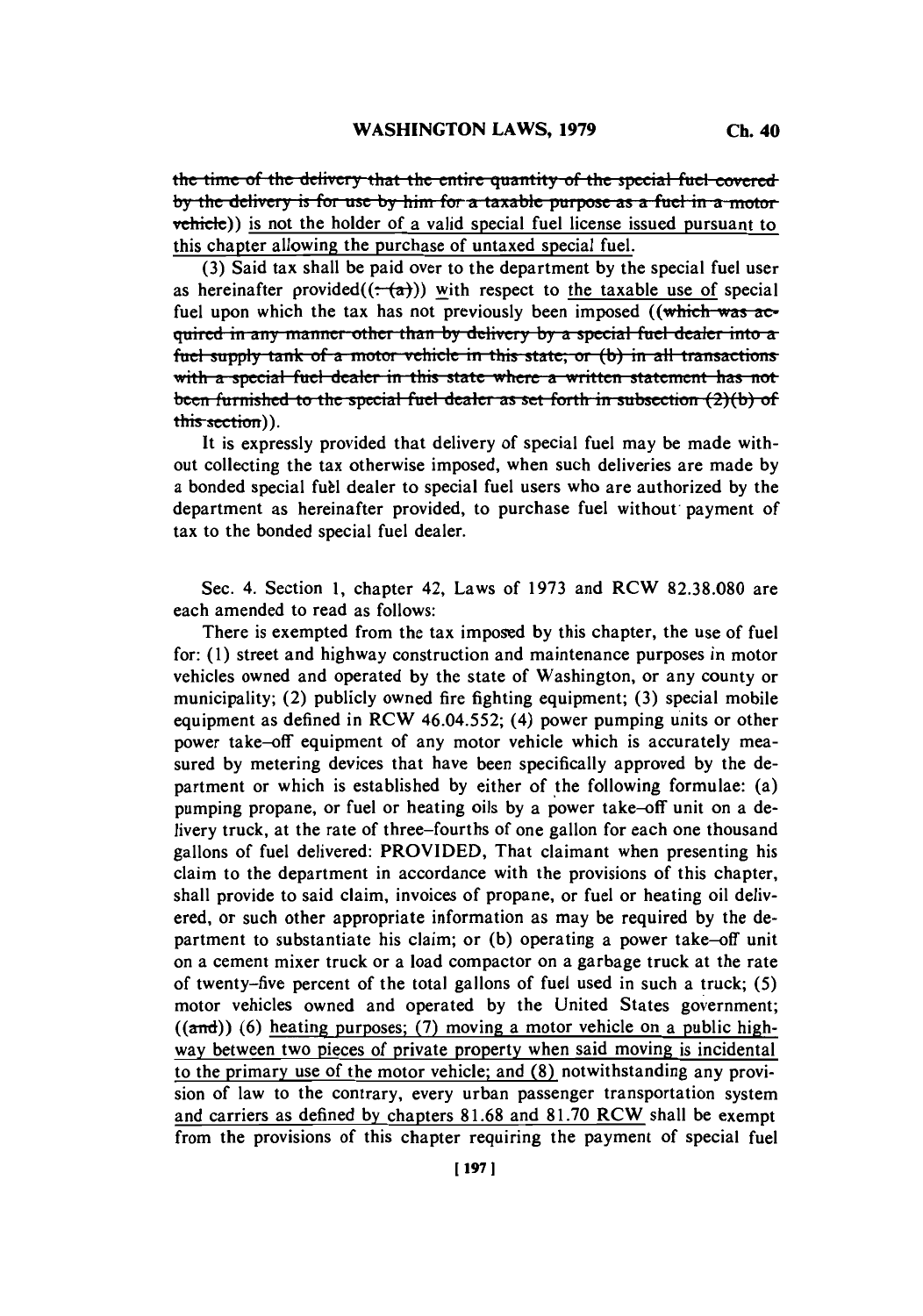# **Ch. 40 WASHINGTON LAWS, 1979**

taxes. For the purposes of this section "urban passenger transportation system" means every transportation system, publicly or privately owned, having as its principal source of revenue the income from transporting persons for compensation **by** means of motor vehicles and/or trackless trolleys, each having a seating capacity for over fifteen persons over prescribed routes in such a manner that the routes of such motor vehicles and/or trackless trolleys, either alone or in conjunction with routes of other such motor vehicles and/or trackless trolleys subject to routing **by** the same transportation system, shall not extend for a distance exceeding twenty-five road miles beyond the corporate limits of the county in which the original starting points of such motor vehicles are located: PROVIDED, That no refunds or credits shall be granted on fuel used **by** any urban transportation vehicle or vehicle operated pursuant to chapters **81.68** and **81.70** RCW on any trip where any portion of said trip is more than twenty-five road miles beyond the corporate limits of the county in which said trip originated.

Sec. **5.** Section **10,** chapter **175,** Laws of **1971** ex. sess. and RCW **82- .38.090** are each amended to read as follows:

It shall be unlawful for any person to act as a special fuel dealer, a special fuel supplier or a special fuel user in this state unless such person is the holder of an uncanceled special fuel dealer's, a special fuel supplier's or a special fuel user's license issued to him by the department((<del>, except for</del> owners of privately operated passenger vehicles exempt from reporting requirements pursuant to RCW 82.38.150. Before issuing the certificate of registration of any motor vehicle under the provisions of Title 46 RCW, the **department shall ascertain from the applicant for such registration whether** the motor vehicle sought to be registered is propelled by a fuel the use of which is subject to the tax hereby imposed. If it is acertained that any motor vehicle is so propelled, the department shall not complete such registra-**Lion** until the applicant therefor has established to the satisfaction of the department that he is the holder of a valid special fuel license issued to him **pursuant to this chapter)). A special fuel supplier's license authorizes a** person to sell special fuel without collecting the special fuel tax to other suppliers and dealers holding valid special fuel licenses.

**A** special fuel dealer's license authorizes a person to deliver previously untaxed special fuel into the fuel supply tanks of motor vehicles, collect the special fuel tax on behalf of the state at the time of delivery, and remit the taxes collected to the state as provided herein. **A** licensed special fuel dealer may also deliver untaxed special fuel into bulk storage facilities of a licensed special fuel user without collecting the special fuel tax. Special fuel dealers and suppliers, when making deliveries of special fuel into bulk storage to any person not holding a valid special fuel license must collect the special fuel tax at time of delivery, unless the person to whom the delivery is made is specifically exempted from the tax as provided herein.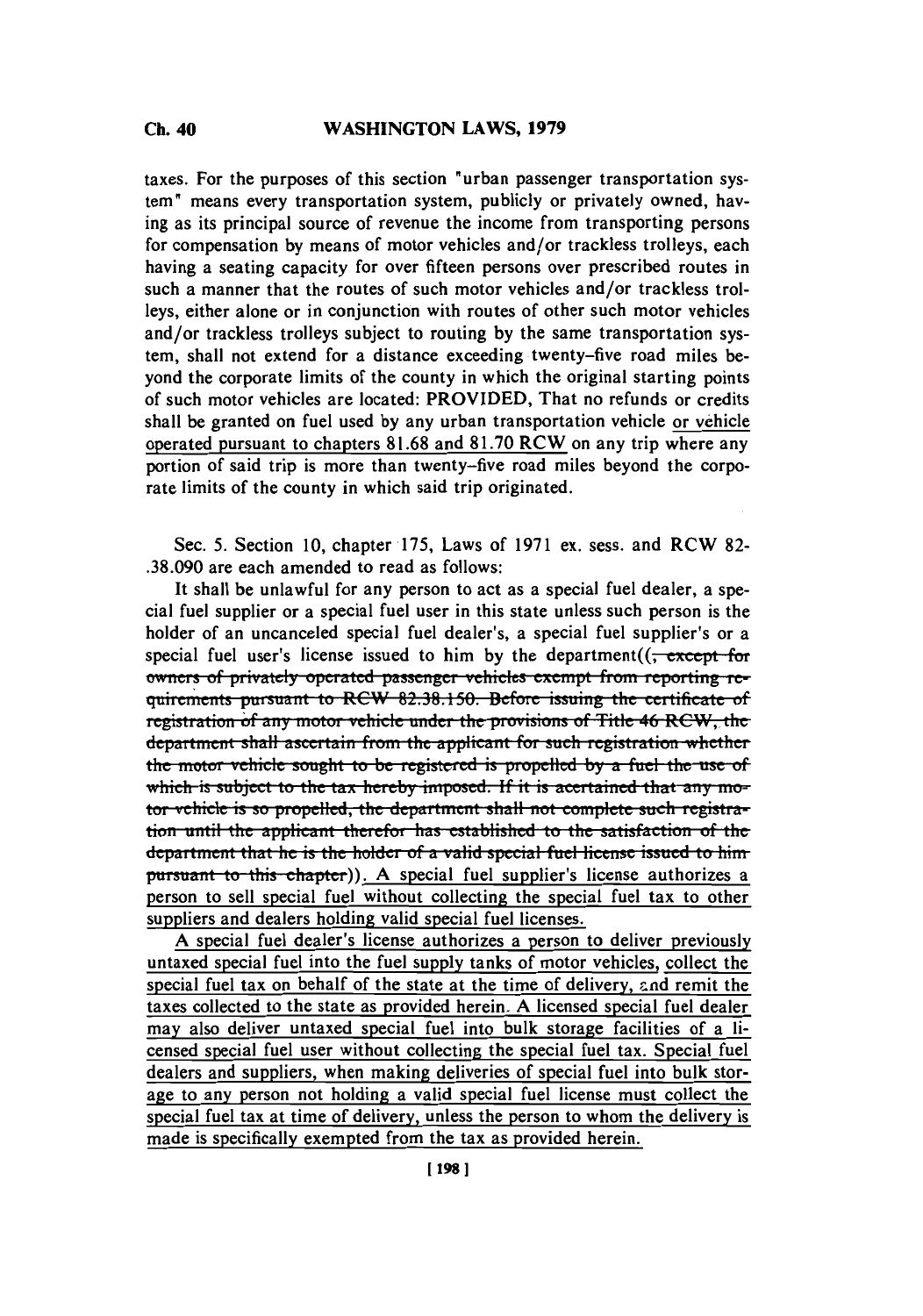**A** special fuel user's license authorizes a person to purchase special fuel into bulk storage for use in motor vehicles either on or off the public highways of this state without payment of the special fuel tax at time of purchase. Holders of special fuel licenses are all subject to the bonding, reporting, tax payment, and record-keeping provisions of this chapter. **All** purchases of special fuel **by** a licensed special fuel user directly into the fuel supply tank of a motor vehicle are subject to the special fuel tax at time of purchase unless they have specific written authorization from the department as provided in RCW **82.38.040.** Persons utilizing special fuel for heating purposes only are not required to be licensed.

Sec. **6.** Section **11,** chapter **175,** Laws of **1971** ex. sess. as amended **by** section **3,** chapter *156,* Laws of **1973** 1st ex. sess. and RCW **82.38.100** are each amended to read as follows:

 $((\{+)})$ ) Any special fuel user operating a motor vehicle into this state for commercial purposes may make application for a trip permit in lieu of a special fuel user's license required in RCW **82.38.090** which shall be good for a period of not more than twenty consecutive days beginning and ending on the dates specified on the face of the permit issued. An administrative fee of ten dollars shall be required for each permit issued plus  $((\text{one}))$  three dollars for each consecutive day covered **by** such permit. Such fees shall be in lieu of the special fuel tax otherwise assessable against the permit holder for importing and using special fuel in a motor vehicle on the public highways of this state and no report of mileage shall be required with respect to such vehicle. Trip permits  $((\text{max}))$  will not be issued if the applicant  $((\text{does})$ not operate motor vehicles into or from the state of Washington more than six times during any calendar year)) has outstanding fuel taxes, penalties or interest owing to the state or has had a special fuel license revoked for cause and the cause has not been removed.

 $((2)$  Any special fuel user desiring to operate a motor vehicle exclusively within the state of Washington pending the receipt of a special fuel **user's license as required in RCW 82.38.090 may make application for a** trip permit as provided in subsection (1) of this section: PROVIDED, That only one trip permit shall be issued for the same vehicle. All fees paid for such trip permit shall be in lieu of any special fuel tax otherwise due by the applicant for using special fuel in a motor vehicle on the public highways of this state and no report of mileage shall be required for the operation of the vehicle for the period for which the trip permit was issued.

 $(\frac{3}{2})$ ) All fees collected by the department ((under the provisions of subsections (1) and (2) of this section)) for trip permits shall be credited and deposited in the same manner as the special fuel tax collected hereunder and shall not be subject to refund or credit.

Sec. **7.** Section 12, chapter **175,** Laws of **1971** ex. sess. as last amended **by** section **1,** chapter **26,** Laws of **1977** and RCW **82.38.110** are each amended to read as follows: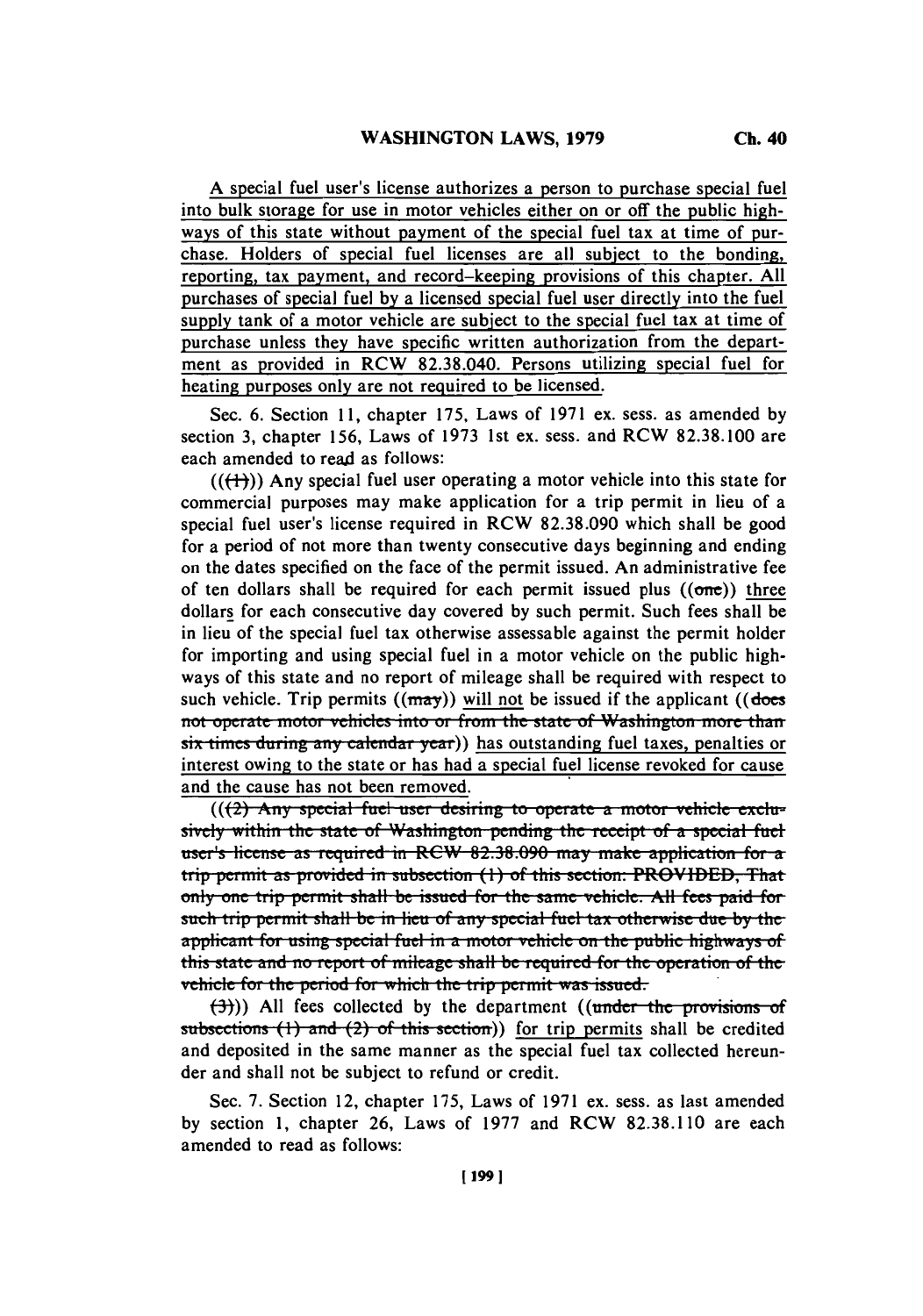Application for a special fuel dealer's license, special fuel supplier's license or a special fuel user's license, shall be made to the department. The application shall be filed upon a form prepared and furnished **by** the department and shall contain such information as the department deems necessary.

No special fuel dealer's license or special fuel user's license shall be issued to any person or continued in force unless such person has furnished bond, as defined in RCW **82.38.020,** in such form as the department may require, to secure his compliance with this chapter, and the payment of any and all taxes, interest and penalties due and to become due hereunder. The requirement of furnishing a bond shall be waived ((provided all acquisitions of special fuel by the licensee are on a tax paid or a tax exempt basis)) for special fuel users having valid Washington vehicle license plates on all of their licensed vehicles and having an estimated tax liability of less than five hundred dollars per year.

The total amount of the bond or bonds required of any special fuel dealer or special fuel user shall be equivalent to ((twice)) three times the estimated monthly fuel tax, determined in such manner as the department may deem proper: PROVIDED, That those special fuel dealers and special fuel users having held a special fuel license for five or more years without having said license suspended or revoked **by** the department shall **be** permitted to reduce the amount of their bond to twice the estimated monthly tax liability: PROVIDED FURTHER, That the total amount of the bond or bonds shall never be less than five hundred dollars nor more than **fifty** thousand dollars((<del>: PROVIDED FURTHER, That special fuel dealers or</del> special fuel users whose license is suspended or revoked for cause, shall be  $r$ equired to furnish bond coverage equivalent to three times the estimated monthly fuel  $tax.$ 

Any person who has filed with the department a bond as a motor vehicle fuel distributor under the terms and conditions provided for in RCW 82-**.36.060, may extend the terms and conditions of said distributor's bond, by** an approved rider or bond form, to include coverage of all liabilities and conditions imposed by this chapter upon the special fuel dealer or to the **special fuel user to whom said extension is made applicable. The amount of** any new bond that may be required of a dealer or user shall not exceed the **inaximum** amount provided by RCW 82.36.060 for a motor vehicle fuel distributor's license)).

Sec. **8.** Section **13,** chapter **175,** Laws of **1971** ex. sess. as amended **by** section **5,** chapter **156,** Laws of **1973** 1st ex. sess. and RCW **82.38.120** are each amended to read as follows:

Upon receipt and approval of an application and bond (if required), the department shall issue to the applicant a license to act as a special fuel dealer, a special fuel supplier, or a special fuel user: PROVIDED, That the department may refuse to issue a special fuel dealer's license, special fuel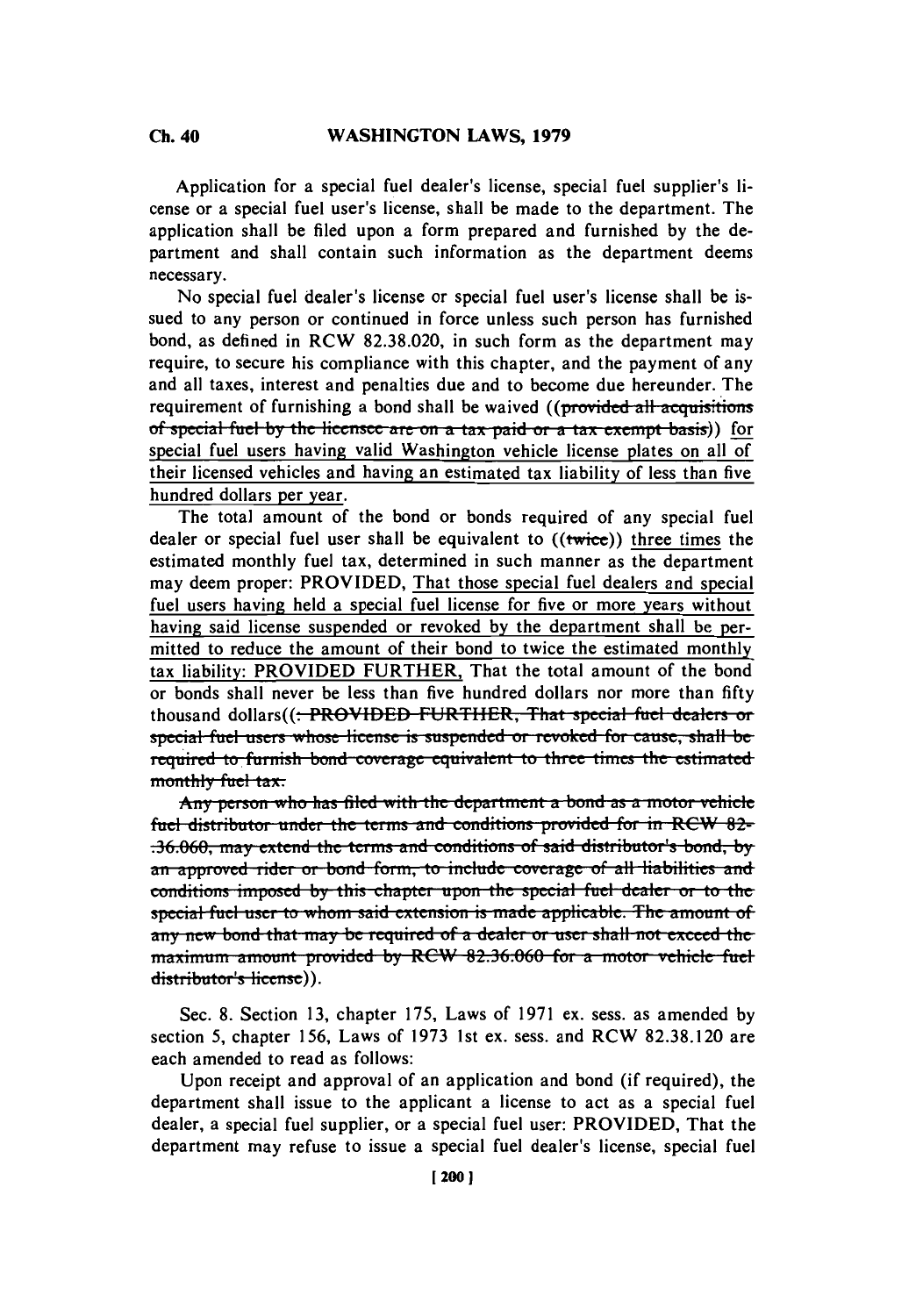supplier's license, or a special fuel user's license to any person **(1)** who formerly held either type of license which, prior to the time of filing for application, has been revoked for cause; or (2) who is a subterfuge for the real party in interest whose license prior to the time of filing for application, has been revoked for cause; or **(3)** who, as an individual licensee, or officer, director, owner, or managing employee of a nonindividual licensee, has had a special fuel license revoked for cause; or (4) who has an unsatisfied debt to the state assessed under either chapter **82.36, 82.37, 82.38,** or **46.85 RCW;** or **(5)** upon other sufficient cause being shown. Before such refusal, the department shall grant the applicant a hearing and shall grant him at least five days written notice of the time and place thereof.

The department shall determine from the information shown in the application or other investigation the kind and class of license to be issued.

**All** licenses shall be posted in a conspicuous place or kept available for inspection at the principal place of business of the owner thereof. License holders shall reproduce the license **by** photostat or other method and keep a copy on display for ready inspection at each additional place of business or other place of storage from which special fuel is sold, delivered or used and in each motor vehicle used **by** the license holder to transport special fuel purchased **by** him for resale, delivery or use. Every licensed special fuel user ((and consumer of special fuel used to propel motor vehicles upon the high-ways of this state)) operating a motor vehicle registered in a jurisdiction other than this state shall reproduce the license and carry a photocopy thereof with each motor vehicle being operated upon the highways of this state.

**A** special fuel dealer or a special fuel supplier may use special fuel in motor vehicles owned or operated **by** them without securing a license as a special fuel user but they shall be subject to all other conditions, requirements and liabilities imposed herein upon a special fuel user.

The department shall furnish to each licensed special fuel supplier a list showing the name and address of each bonded special fuel dealer as of the beginning of each fiscal year, and shall thereafter during each year supplement such list monthly.

Each special fuel dealer's license, special fuel supplier's license, and special fuel user's license shall be valid until the expiration date if shown on the license, or until suspended or revoked for cause or otherwise canceled.

No special fuel dealer's license, special fuel supplier's license, or special fuel user's license shall be transferable.

Sec. **9.** Section 14, chapter **175,** Laws of **1971** ex. sess. as amended **by** section 2, chapter **26,** Laws of **1977** and RCW **82.38.130** are each amended to read as follows:

The department may revoke the license of any special fuel dealer, special fuel supplier, or special fuel user for any of the grounds constituting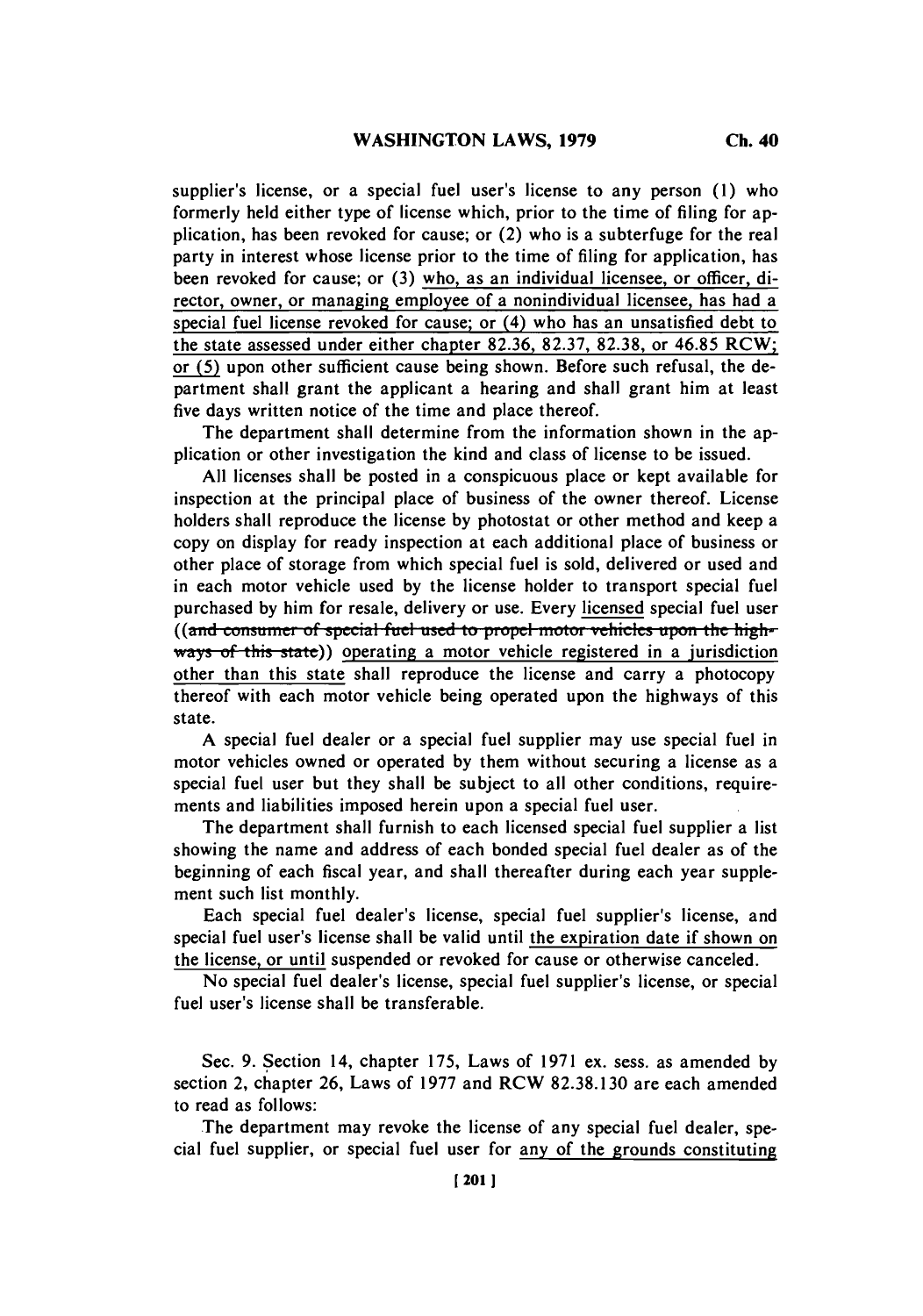cause for denial of a license set forth in RCW **82.38.120** or for other reasonable cause. Before revoking such license the department shall notify the licensee to show cause within twenty days of the date of the notice why the license should not be revoked: PROVIDED, That at any time prior to and pending such hearing the department may, in the exercise of reasonable discretion, suspend such license.

The department shall cancel any license to act as a special fuel dealer, a special fuel supplier, or a special fuel user immediately upon surrender thereof **by** the holder.

It shall be presumed that a special fuel dealer's bond is in effect until such time as the department notifies all licensed special fuel suppliers to the contrary **by** mailing to their current address of record.

Any surety on a bond furnished **by** a special fuel dealer or special fuel user as provided herein shall be released and discharged from any and all liability to the state accruing on such bond after the expiration of forty-five days from the date which such surety shall have lodged with the department a written request to be released and discharged, but this provision shall not operate to relieve, release, or discharge the surety from any liability already accrued or which shall accrue before the expiration of the forty-five day period. The department shall promptly, upon receiving any such request, notify the special fuel dealer or special fuel user who furnished the bond, and unless the special fuel dealer or special fuel user shall, on or before the expiration of the forty-five day period, file a new bond, in accordance with the requirements of this section, or make a deposit in lieu thereof as provided in subsection (12) of RCW **82.38.020,** the department forthwith shall cancel the special fuel dealer's or special fuel user's license.

The department may require a special fuel dealer or special fuel user to give a new or additional surety bond or to deposit additional securities of the character specified in subsection (12) of RCW **82.38.020** if, in its opinion, the security of the surety bond therefor **filed by** such special fuel dealer or special fuel user, or the market value of the properties deposited as security **by** such special fuel dealer or special fuel user, shall become impaired or inadequate. Upon failure of the special fuel dealer or special fuel user to give such new or additional surety bond or to deposit additional securities within forty-five days after being requested to do so **by** the department, or after he shall fail or refuse to file reports and remit or pay taxes at the intervals fixed **by** the department, the department forthwith shall cancel his license.

Sec. **10.** Section **15,** chapter **175,** Laws of **1971** ex. sess. and RCW **82-** .38.140 are each amended to read as follows:

**(1)** Every special fuel dealer, special fuel supplier, special fuel user, and every person importing, manufacturing, refining, dealing in, transporting, or storing special fuel in this state shall keep for a period of not less than three years open to inspection at all times during the business hours of the day to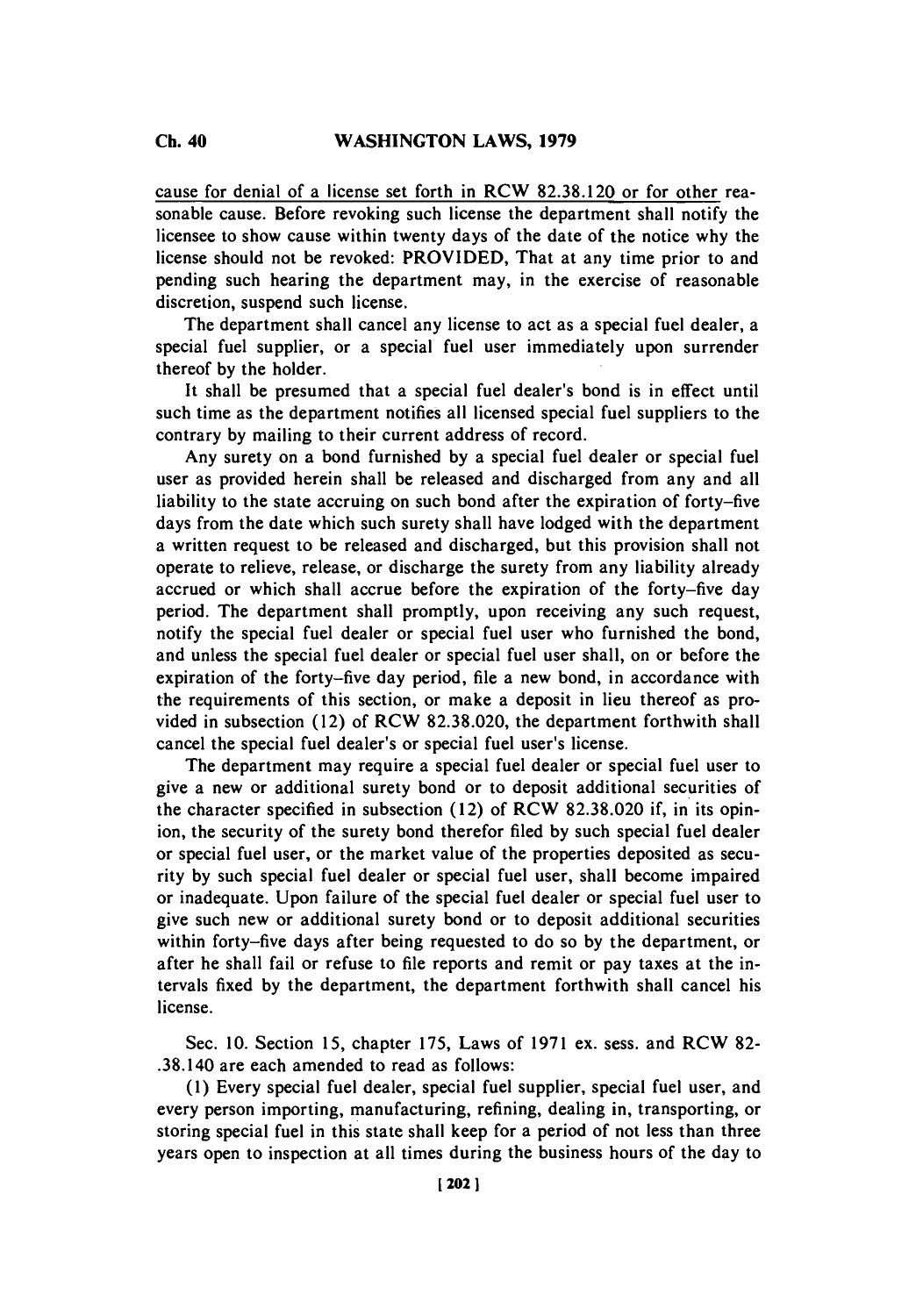the department or its authorized representatives, a complete record of all special fuel purchased or received and all of such products sold, delivered, or used **by** them. Such records shall show:

(a) The date of each receipt;

**(b)** The name and address of the person from whom purchased or received;

(c) The number of gallons received at each place of business or place of storage in the state of Washington;

**(d)** The date of each sale or delivery;

(e) The number of gallons sold  $((\sigma r))_2$  delivered, or used for taxable purposes;

(f) The number of gallons sold  $((\sigma r))$ , delivered, or used for any purpose not subject to the tax imposed herein;

**(g)** The name ((and)), address, and special fuel license number of the purchaser if the special fuel tax is not collected on the sale or delivery

(h) The inventories of special fuel on hand at each place of business at the end of each month.

(2) **All** special fuel users using special fuel in vehicles licensed for highway operation shall maintain detailed mileage records on an individual vehicle basis. Such operating records shall show both on-highway and offhighway usage of special fuel on a daily basis for each vehicle.

**(3)** Persons using special fuel for heating purposes only are not required to maintain records of fuel usage.

(4) Invoices shall be prepared for sales and deliveries of special fuel in the manner and containing such information as may be prescribed **by** the department.

**((Any person purchasing and receiving a delivery of special fuel into the** fuel supply tank of a motor vehicle in Washington shall carry within the vehicle the invoice or other acceptable document evidencing receipt of such special fuel until the fuel is consumed.))

Every special fuel supplier, special fuel dealer or special fuel user making such sales or deliveries of special fuel and every person so receiving and purchasing special fuel must each retain one copy of each such invoice as part of his permanent records for the time and purposes above provided.

Every special fuel user shall keep, in addition to his records of deliveries into motor vehicles, a complete record as prescribed **by** the department of the total gallons of special fuel used for other purposes during each month and the purposes for which said special fuel was used.

Sec. **11.** Section **16,** chapter *175,* Laws of **1971** ex. sess. as amended **by** section **6,** chapter **156,** Laws of **1973** 1st ex. sess. and RCW **82.38.150** are each amended to read as follows:

For the purpose of determining the amount of his liability for the tax herein imposed each special fuel dealer and each special fuel user shall file tax reports with the department, on forms prescribed **by** the department, ((a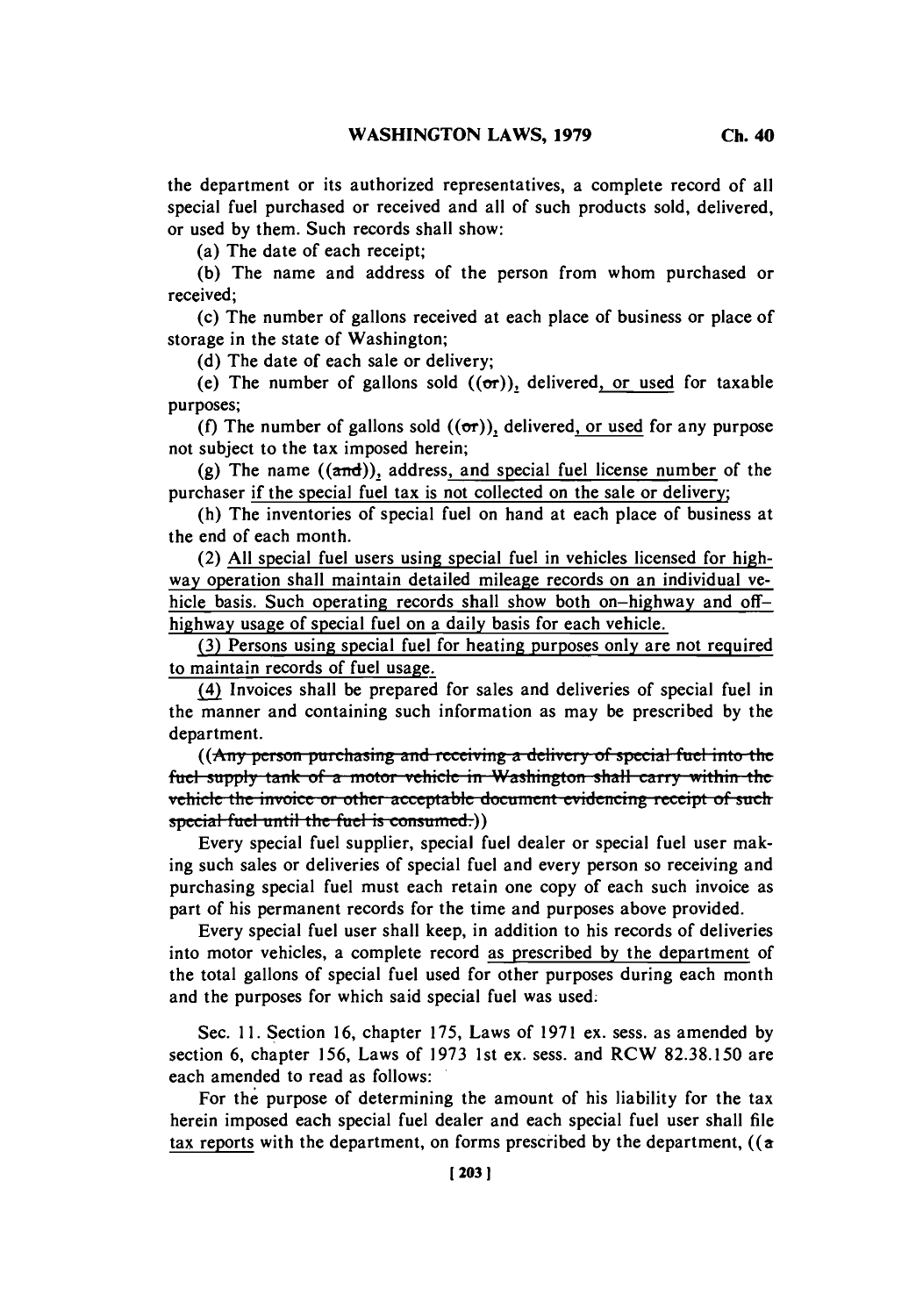monthly tax report)) at periodic intervals as shown in the following schedule:

| <b>Estimated Yearly</b> |                     |
|-------------------------|---------------------|
| Tax Liability           | Reporting Frequency |
| $0 - $100$              | Yearly              |
| $$101 -$<br>- 250       | Semi-yearly         |
| 499<br>\$251            | Quarterly           |
| \$500 and over          | Monthly             |

The department shall establish the reporting frequency for each applicant at the time the special fuel license is issued. If it becomes apparent that any special fuel licensee is not reporting in accordance with the above schedule, the department shall change the licensee's reporting frequency **by** giving thirty days' notice to the licensee **by** mail to his address of record. **A** report shall be filed with the department ((for each calendar month, even though no special fuel was used, or tax is due, for the calendar month.  $Such()$  even though no special fuel was used, or tax is due, for the reporting period. Each tax report shall contain a declaration **by** the person making the same, to the effect that the statements contained therein are true and are made under penalties of perjury, which declaration shall have the same force and effect as a verification of the report and shall be in lieu of such verification. The report shall show such information as the department may reasonably require for the proper administration and enforcement of this chapter: PROVIDED, That if a special fuel dealer or special fuel user is also a special fuel supplier at a location where special fuel is delivered into the supply tank of a motor vehicle, and if separate storage is provided thereat from which special fuel is delivered or placed into fuel supply tanks of motor vehicles, the  $((\text{monthly}))$  tax report to the department need not include inventory control data covering bulk storage from which wholesale distribution of special fuel is made. The special fuel dealer or special fuel user shall file the report on or before the twenty-fifth day of the next succeeding calendar month following the  $((\text{monthly}))$  period to which it relates.

Subject to the written approval of the department, tax reports may cover a period ending on a day other than the last day of the calendar month. Taxpayers granted approval to file reports in this manner will file such reports on or before the twenty-fifth day following the end of the reporting period. No change to this reporting period will be made without the written authorization of the department.

**If** the final filing date falls on a Saturday, Sunday or legal holiday the next secular or business day shall be the final filing date. Such reports shall be considered filed or received on the date shown **by** the post office cancellation mark stamped upon an envelope containing such report properly addressed to the department, or on the date it was mailed if proof satisfactory to the department is available to establish the date it was mailed.

**Ch.** 40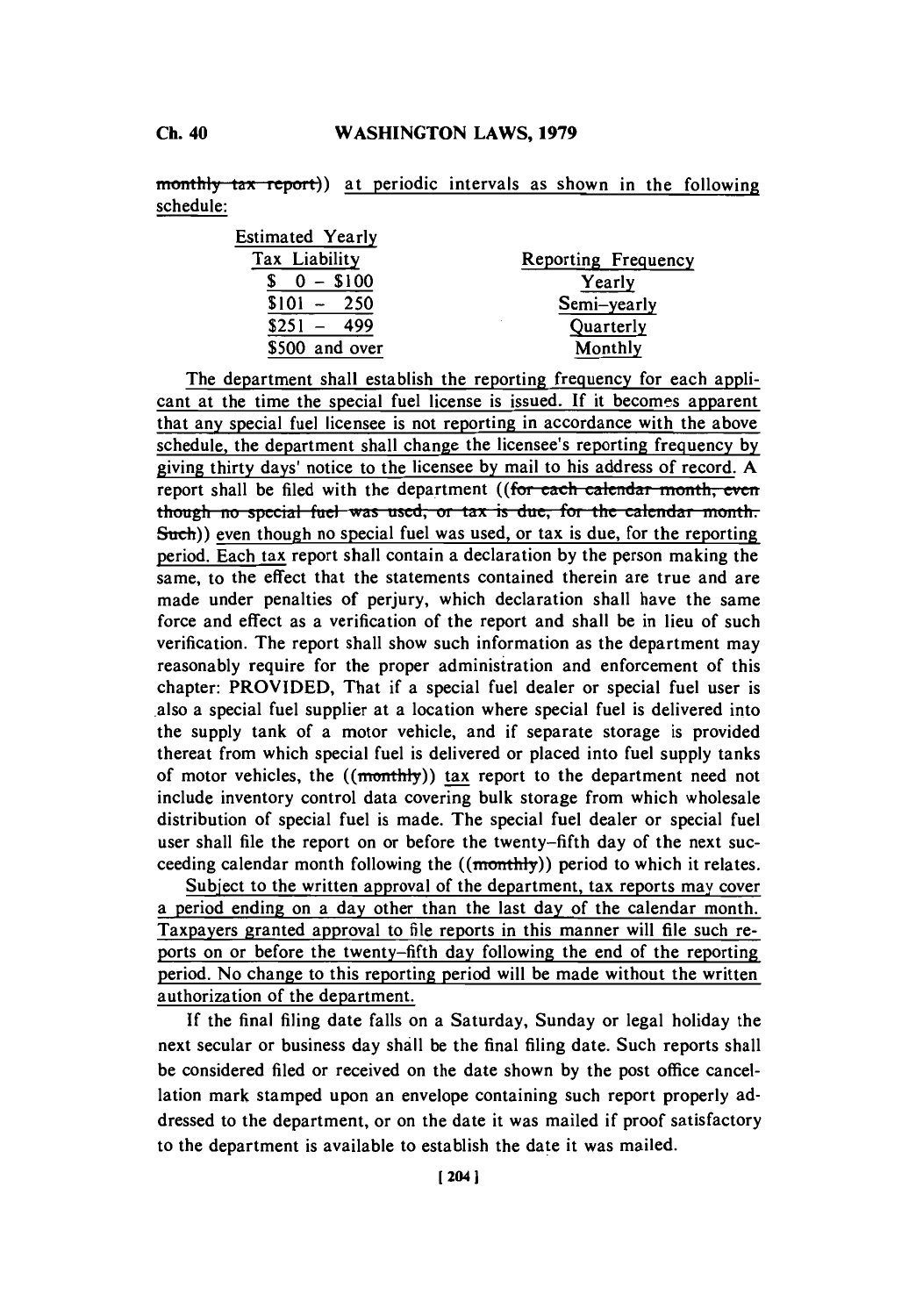$((\text{Any person whose sole use of special fuel is for the proposition of a).$ **privately operated passenger automobile is exempt from the filing of a spe** $cial$  fuel tax report on the condition that all fuel used in this state, except fuel brought into this state in the fuel tank of the vehicle, is purchased from<br>a special fuel dealer in this state who collects the tax from the user when delivering the fuel into the fuel tank of the user's automobile. For the purposes of this chapter, "privately operated passenger automobile" includes passenger cars as that term is defined in RCW 46.04.382, and such light trucks and other noncommercial vehicles as may be defined as such by rules and regulations adopted by the department. A special fuel user may be relieved of the filing of the tax report even though he operates more than one passenger automobile using special fuel, whether or not such automobiles are used for pleasure or in a business or profession, providing that the user is not also using such fuel in other motor vehicles which are not privately **operated** passenger automobiles. Notwithstanding that a special fuel user's sole use of such special fuel is in a privately operated automobile, he shall continue to file the tax report if he is using such special fuels from bulk storage of special fuel on which the tax has not been paid at the time of purchase or acquisition.

The department may relieve any holder of a valid special fuel users license from the requirement of filing returns under this section when he has established to its satisfaction (1) that such user's vehicles are operated  $ex$ clusively within the boundaries of this state;  $(2)$  that his purchases of special fuel are made exclusively from special fuel dealers holding valid licenses ide.  $\frac{1}{2}$  and the shape in application of acquire the contract the time and *any manner* or for any purpose whereby payment of tax or undertaking therefor is not made to a special fuel dealer at time of purchase; and (4) that he maintains adequate records subject to audit.))

The department, if it deems it necessary in order to insure payment of the tax imposed **by** this chapter, or to facilitate the administration of this chapter, shall have the authority to require the filing of reports and tax remittances at shorter intervals than one month if, in its opinion, an existing bond has become insufficient.

The department may permit any special fuel user whose sole use of special fuel is in motor vehicles or equipment exempt from tax as provided in RCW **((82.38.63E)(1))) 82.38.075** and RCW **82.38.080(l),** (2), **(3)** and **(6),** in lieu of the reports required in this section, to submit reports annually or as requested **by** the department, in such form as the department may require.

Sec. 12. Section **17,** chapter **175,** Laws of **1971** ex. sess. and RCW **82- .38.160** are each amended to read as follows:

The tax imposed **by** this chapter shall be computed as follows: **(1)** With respect to special fuel upon which the tax has been collected **by** the seller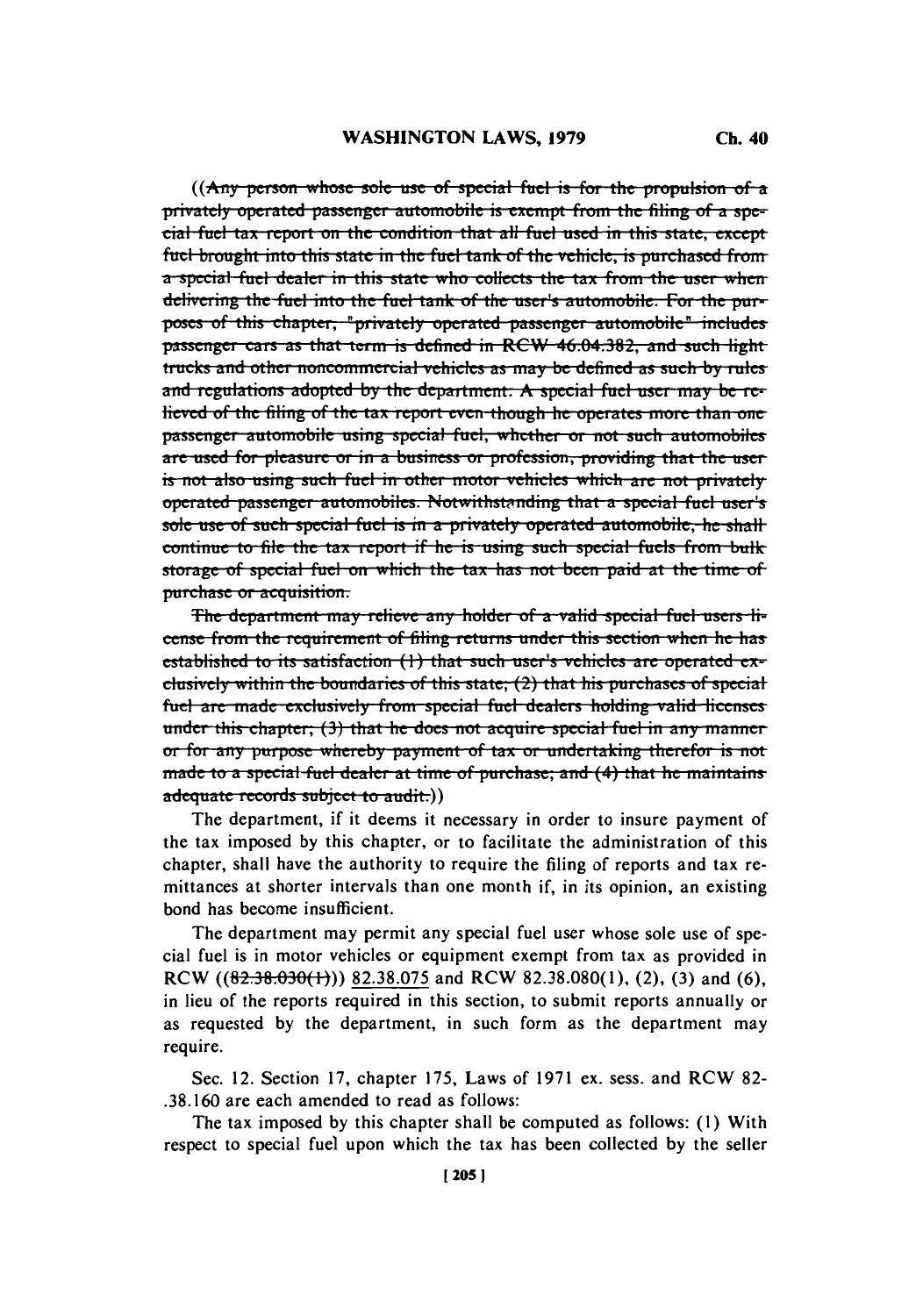thereof as a special fuel dealer, **by** multiplying the tax rate per gallon provided in this chapter **by** the number of gallons of special fuel delivered ((or **placed by him into the supply tank or tanks of a motor vehicle or into the storage facilities used in the fueling of motor vehicles at an unbonded service station or in all other transactions where the purchaser has indicated in** *b* writing to the special fuel dealer that the quantity of special fuel covered by the delivery is for use as a fuel in a motor vehicle)) subject to the special fuel tax; (2) with respect to special fuel on which the tax has not been paid to a special fuel dealer in this state and which has been consumed **by** the purchaser thereof as a special fuel user, **by** multiplying the tax rate per gallon provided in this chapter **by** the number of gallons of special fuel consumed **by** him in the propulsion of a motor vehicle on the highways of this state.

The ((monthly)) tax return shall be accompanied by a remittance payable to the state treasurer covering the tax moneys collected **by** the special fuel dealer or the amount determined to be due hereunder  $((\text{on-account-of})$ the use (as defined in  $RCW$   $82.38.020)$ )) by licensed users of special fuels during the preceding ((month)) reporting period.

Sec. **13.** Section **18,** chapter **175,** Laws of **1971** ex. sess. as last amended **by** section **3,** chapter **26,** Laws of **1977** and RCW **82.38.170** are each amended to read as follows:

**(1) If** any special fuel dealer or special fuel user fails to pay any taxes collected or due the state of Washington **by** said dealer or user within the time prescribed **by** RCW **82.38.150,** said dealer or user shall pay in addition to such tax a penalty of ten percent of the amount thereof plus interest at the rate of one percent per month, or fraction thereof, from the date such tax was due until paid.

(2) **If** it be determined **by** the department that the tax reported **by** any special fuel dealer or special fuel user is deficient it shall proceed to assess the deficiency on the basis of information available to it and there shall be added to this deficiency a penalty of ten percent of the amount of the deficiency together with interest at the rate of one percent per month, or fraction thereof, from the date the report was due until paid: PROVIDED, That the interest charge on the unpaid excise tax shall be waived when such interest is less than five dollars: **AND** PROVIDED FURTHER, That the department may waive the interest on the unpaid excise tax when the interest exceeds five dollars and the department of ((motor vehicles)) licensing determines that the cost of processing the collection of the interest exceeds the amount of interest due.

**(3) If** any special fuel dealer or special fuel user, whether or not he is licensed as such, fails, neglects, or refuses to file a special fuel tax report, the department shall, on the basis of information available to it, determine the tax liability of the special fuel dealer or the special fuel user for the period during which no report was filed, and to the tax as thus determined, the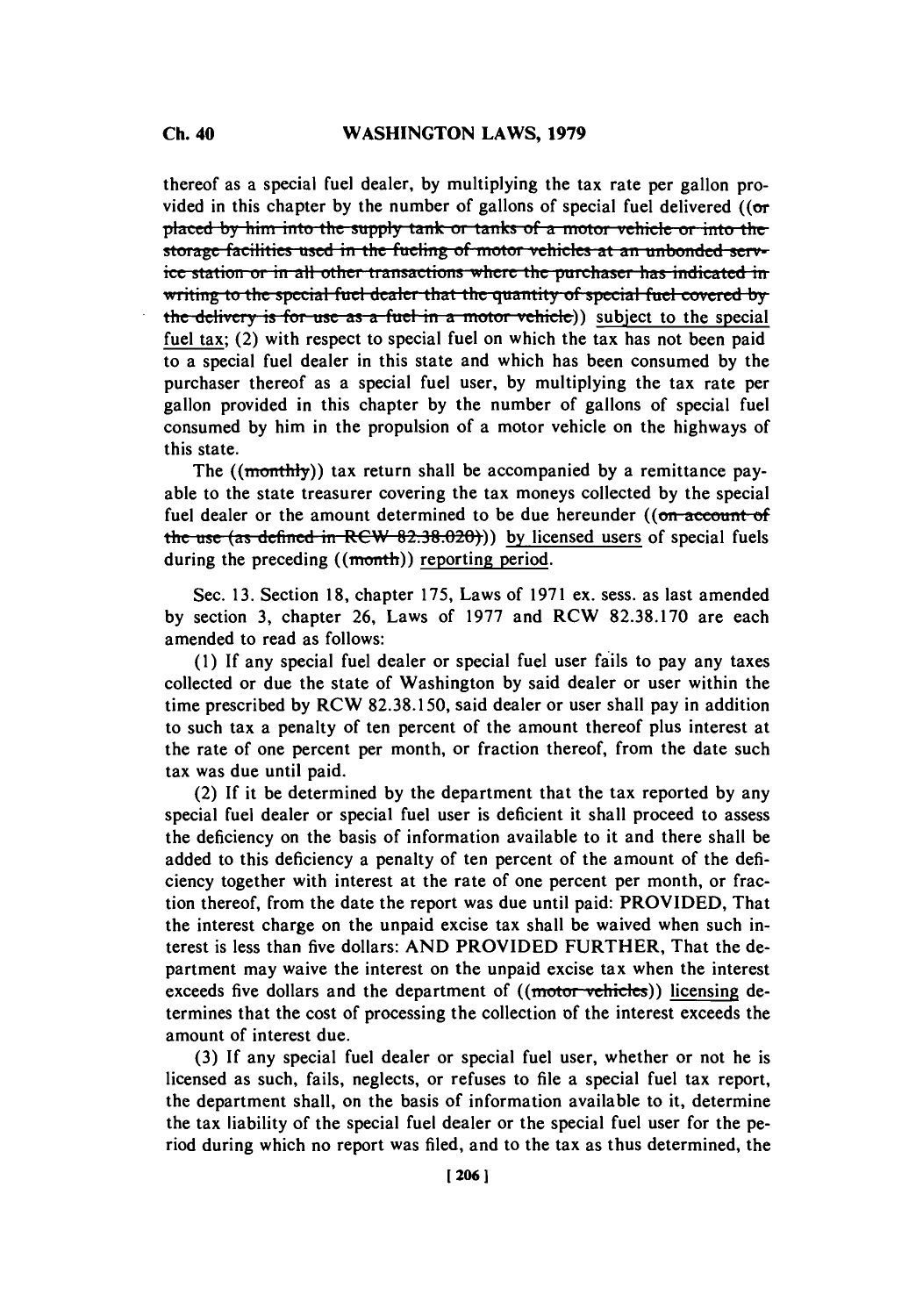department shall add the penalty and interest provided in subsection (2) **of** this section. An assessment made **by** the department pursuant to this subsection or to subsection (2) of this section shall be presumed to be correct, and in any case where the validity of the assessment is drawn in question, the burden shall be on the person who challenges the assessment to establish **by** a fair preponderance of the evidence that it is erroneous or excessive as the case may be.

(4) **If** any special fuel dealer or special fuel user shall establish **by** a fair preponderance of evidence that his failure to file a report or pay the proper amount of tax within the time prescribed was due to reasonable cause and was not intentional or wilful, the department may waive the penalty prescribed in subsections **(1),** (2), and **(3)** of this section.

**(5) If** any special fuel dealer or special fuel user shall file a false or fraudulent report with intent to evade the tax imposed **by** this chapter, there shall be added to the amount of deficiency determined **by** the department a penalty equal to twenty-five percent of the deficiency together with interest at one percent per month, or fraction thereof, on such deficiency from the date such tax was due to the date of payment, in addition to the penalty provided in subsection (2) of this section and all other penalties prescribed **by** law: PROVIDED, That the interest charge on the unpaid excise tax shall be waived when such interest is less than five dollars: **AND** PROVIDED FURTHER, That the ((director)) department may waive the interest on the unpaid excise tax when the interest exceeds five dollars and the department of  $((\text{motor vehicles})$  licensing determines that the cost of processing the collection of the interest exceeds the amount of interest due.

**(6)** Except in the case of a fraudulent report or of neglect or refusal to make a report, every deficiency shall be assessed under subsection (2) of this section within three years from the twenty-fifth day of the next succeeding calendar month following the ((monthly)) reporting period for which the amount is proposed to be determined or within three years after the return is filed, whichever period expires the later.

**(7)** Any special fuel dealer or special fuel user against whom an assessment is made under the provisions of subsections (2) or **(3)** of this section may petition for a reassessment thereof within thirty days after service upon the special fuel dealer or special fuel user of notice thereof. **If** such petition is not filed within such thirty day period, the amount of the assessment becomes final at the expiration thereof.

**If** a petition for reassessment is filed within the thirty day period, the department shall reconsider the assessment and, if the special fuel dealer or special fuel user has so requested in his petition, shall grant such special fuel dealer or special fuel user an oral hearing and give the special fuel dealer or special fuel user ten days' notice of the time and place thereof. The department may continue the hearing from time to time. The decision of the department upon a petition for reassessment shall become final thirty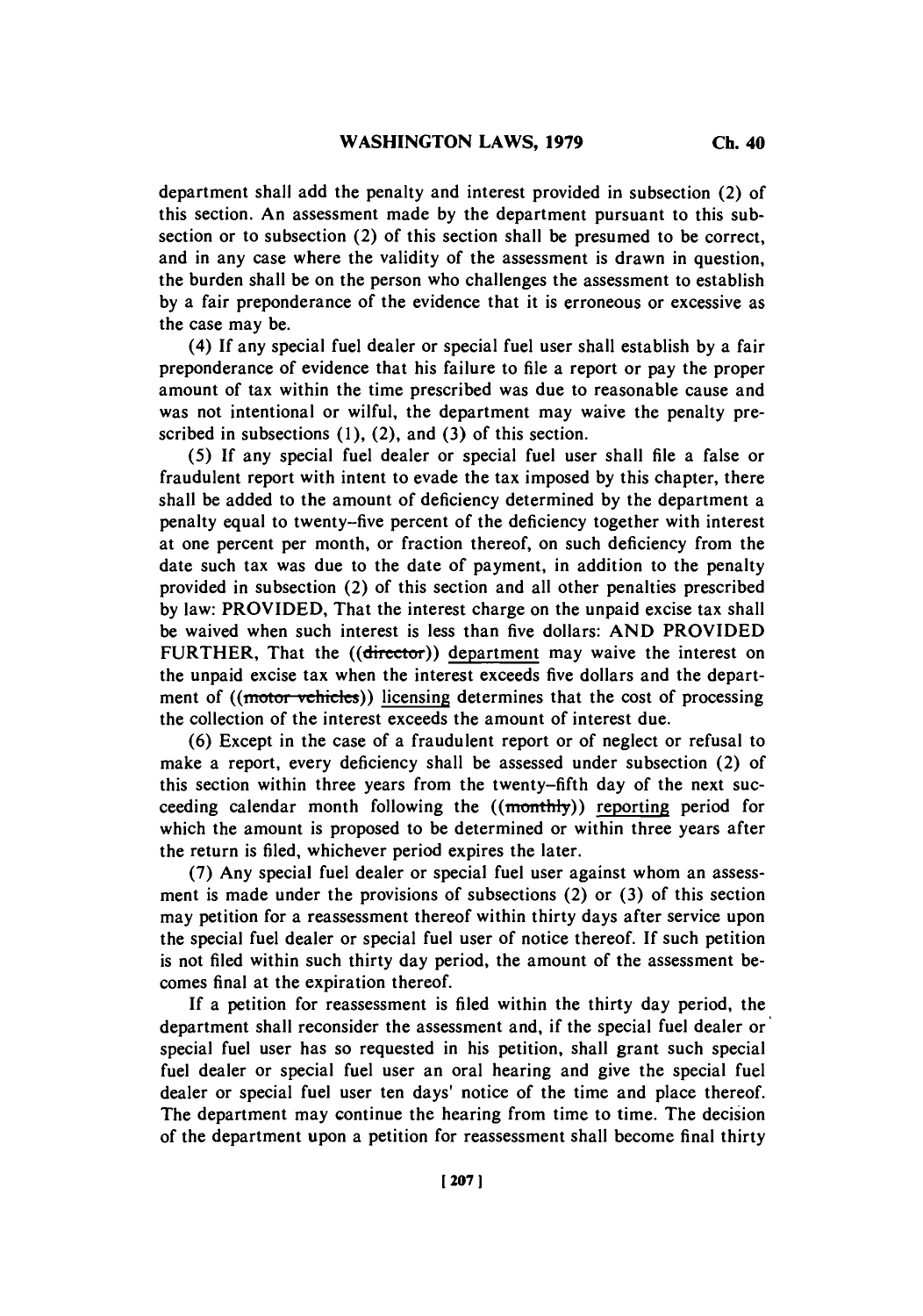**Ch.** 40

days after service upon the special fuel dealer or special fuel user of notice thereof.

Every assessment made **by** the department shall become due and payable at the time it becomes final and if not paid to the department when due and payable, there shall be added thereto a penalty of ten percent of the amount of the tax.

**(8)** Any notice of assessment required **by** this section shall be served personally or **by** mail; if **by** mail, service shall be made **by** depositing such notice in the United States mail, postage prepaid addressed to the special fuel dealer or special fuel user at his address as the same appears in the records of the department.

(9) Any licensee who has had their special fuel user ((flicense)) license, special fuel dealer (( $\{\text{f)) license, special fuel supplier (( $\{\text{f)) li$$ cense, or combination thereof revoked shall pay a one hundred dollar penalty prior to the issuance of a new license.

**(10)** Any person who, upon audit or investigation **by** the department, is found to have not paid special fuel taxes as required **by** this chapter shall be subject to cancellation of all vehicle registrations for vehicles utilizing special fuel as a means of propulsion. Any unexpired Washington tonnage on the vehicles in question may be transferred to a purchaser of the vehicles upon application to the department who shall hold such tonnage in its custody until a sale of the vehicle is made or the tonnage has expired.

Sec. 14. Section 20, chapter **175,** Laws of **1971** ex. sess. as last amended **by** section **8,** chapter **156,** Laws of **1973** 1st ex. sess. and RCW **82.38.190** are each amended to read as follows:

**(1)** Claims under RCW **82.38.180** shall be filed with the department on forms prescribed **by** the department and shall show the date of filing and the period covered in the claim, the number of gallons of special fuel used for purposes subject to tax refund, and such other facts and information as may be required. Every such claim shall be supported **by** an invoice or invoices issued to or **by** the claimant, as may be prescribed **by** the department, and such other information as the department may require.

(2) Any amount determined to be refundable **by** the department under RCW **82.38.180** shall first be credited on any amounts then due and payable from the special fuel dealer or special fuel user or to any person to whom the refund is due, and the department shall then certify the balance thereof to the state treasurer, who shall thereupon draw his warrant for such certified amount to such special fuel dealer or special fuel user or any person: PROVIDED, HOWEVER, That the department shall deduct **fifty** cents from all such refunds as a filing fee, which fee shall be deducted from the warrant issued in payment of such refund to defray expenses in furnishing the claim forms and other forms provided for in this chapter.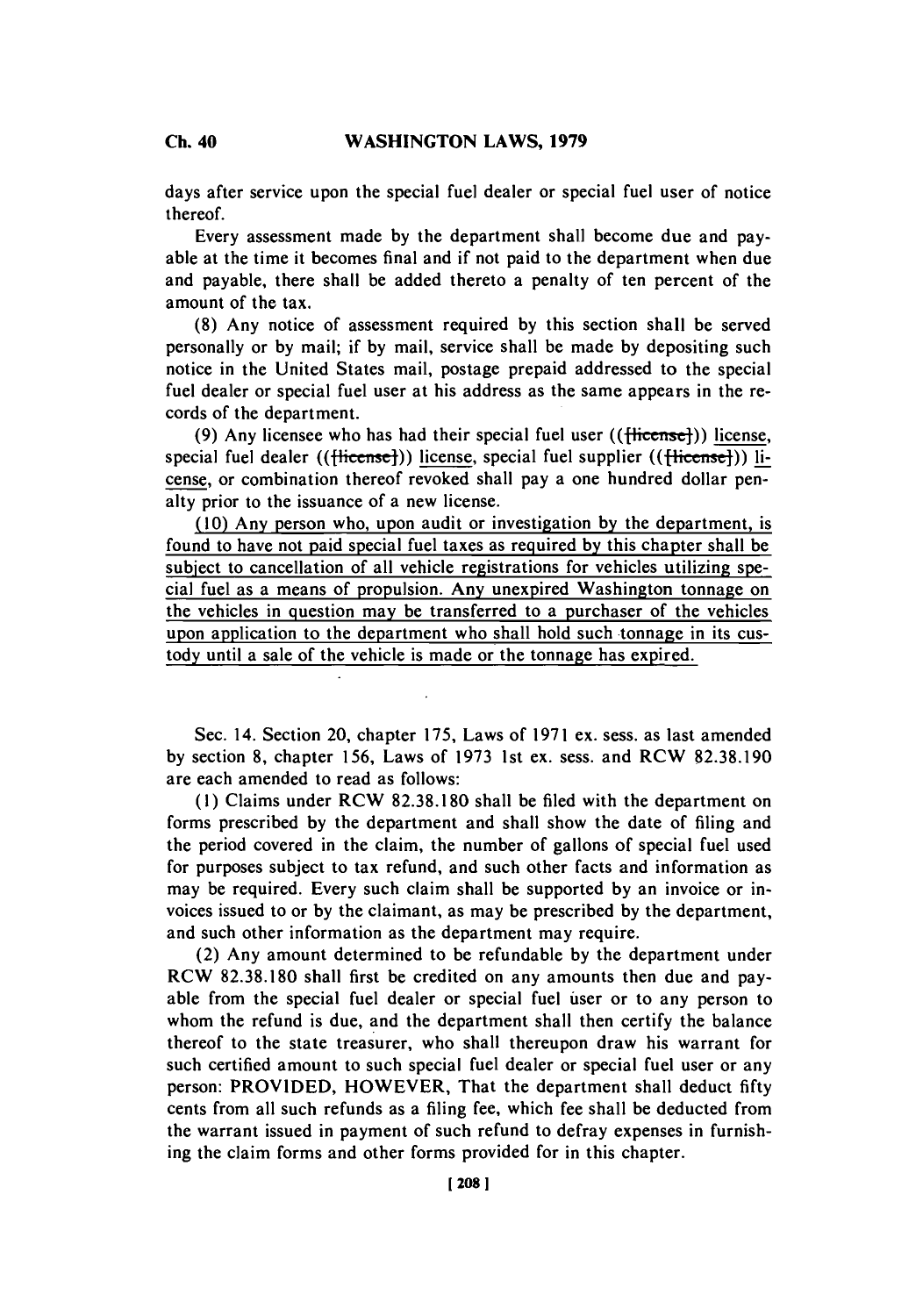**(3)** No refund or credit shall be approved **by** the department unless a written claim for refund or credit stating the specific grounds upon which the claim is founded is filed with the department:

(a) Within thirteen months from the date of purchase or from the last day of the month following the close of the  $((\text{monthly}))$  reporting period for which the refundable amount or credit is due with respect to refunds or credits allowable under RCW **82.38.180,** subsections **(1),** (2), (4) and **(5),** and if not filed within this period the right to refund shall be forever barred.

**(b)** Within three years from the last day of the month following the close of the  $((\text{month}y))$  reporting period for which the overpayment is due with respect to the refunds or credits allowable under RCW **82.38.180(3).**

(4) Within thirty days after disallowing any claim in whole or in part, the department shall serve written notice of its action on the claimant.

**(5)** Interest shall be paid upon any refundable amount or credit due under RCW **82.38.180(3)** at the rate of one percent per month from the last day of the calendar month following the  $((\text{month})')$  reporting period for which the refundable amount or credit is due.

The interest shall be paid:

(a) In the case of a refund, to the last day of the calendar month following the date upon which the person making the overpayment, if he has not already filed a claim, is notified **by** the department that a claim may be filed or the date upon which the claim is approved **by** the department, whichever date is earlier.

**(b)** In the case of a credit, to the same date as that to which interest is computed on the tax or amount against which the credit is applied.

**If** the department determines that any overpayment has been made intentionally or **by** reason of carelessness, it shall not allow any interest thereon.

**(6)** No injunction or writ of mandate or other legal or equitable process shall issue in any suit, action or proceeding in any court against this state or against any officer of the state to prevent or enjoin the collection under this chapter of any tax or any amount of tax required to be collected.

Sec. **15.** Section 22, chapter **175,** Laws of **1971** ex. sess. and RCW **82- .38.210** are each amended to read as follows:

((The tax, including any penalty and interest hereby imposed, shall constitute a lien upon any motor vehicle in connection with which the tax. able use is made, attaching at the time of such use. Such lien shall not be removed until such tax has been paid or the motor vehicle subject to such lien has been sold in payment of the tax, and shall be paramount to all pri**vate liens or encumbrances upon such motor vehicle and to the rights of any** conditional vendor or any other holder of the legal title to such motor vehiele. In the event the ownership of a motor vehicle subject to the lien is **Lituara** *i***nterpresses the** *interpretation* **of law or otherwise, no registration card**or certificate of title with respect to such motor vehicle shall be issued by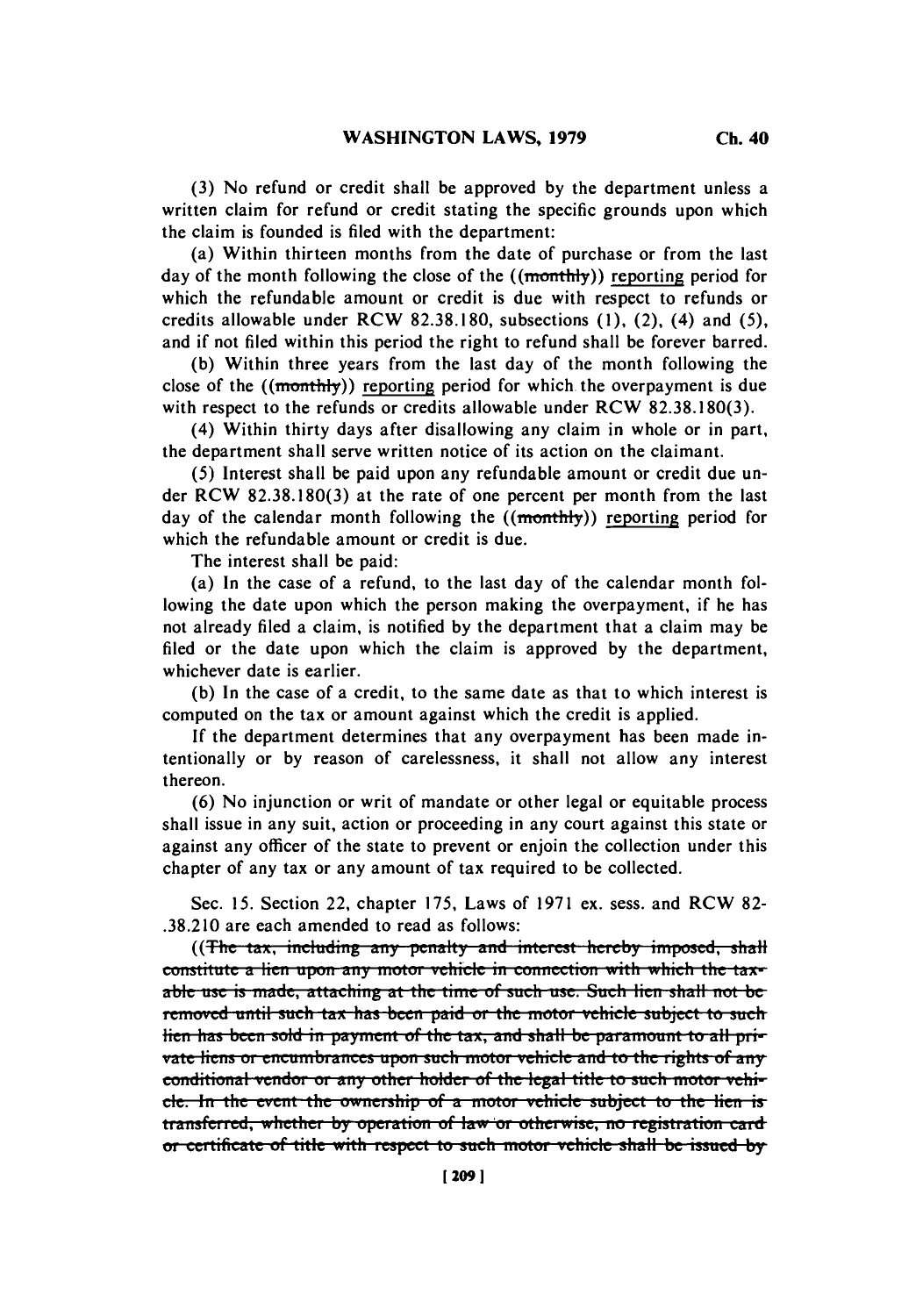the department to the transferse or person otherwise entitled thereto until after the department has determined that such lien has been removed.)

If any special fuel dealer, supplier, or user liable for the remittance of tax imposed **by** this chapter fails to pay the same, the amount thereof, including any interest, penalty, or addition to such tax, together with any costs that may accrue in addition thereto, shall be a lien in favor of the state upon all franchises, property, and rights to property, whether real or personal, then belonging to or thereafter acquired by such person, ((located <del>**1** situated in the county wherein such lien arises,</del>)) whether such property is employed by such person ((in the prosecution of business)) for personal or business use or is in the hands of a trustee, or receiver, or assignee for the benefit of creditors, from the date the taxes were due and payable, until the amount of the lien is paid or the property. sold in payment thereof. The lien shall have priority over any lien or encumbrance whatsoever, except the lien of other state taxes having priority **by** law, and except that such lien shall not be valid as against any bona fide mortgagee, pledgee, judgment creditor, or purchaser whose rights have attached prior to the time the department has filed and recorded notice of such lien ((in the office of the county auditor of the county in which the principal place of business of the taxpayer is located)) as hereinafter provided.

In order to avail itself of the lien hereby created, the department shall file with any county auditor a statement of claim and lien specifying the amount of delinquent taxes, penalties and interest claimed **by** the department. From the time of filing for record, the amount required to be paid shall constitute a lien upon all franchises, property and rights to property, whether real or personal, then belonging to or thereafter acquired **by** such person in the county. Any lien as provided in this section may also be filed in the office of the secretary **of** state. Filing in the office of the secretary of state shall be of no effect, however, until the lien or copy thereof shall have been filed with the county auditor in the county where the property is located. When a lien is filed in compliance herewith and with the secretary of state, such filing shall have the same effect as if the lien had been duly filed for record in the office of the auditor in each county of this state.

Sec. **16.** Section **23,** chapter **175,** Laws of **1971** ex. sess. and RCW **82- .38.220** are each amended to read as follows:

In the event any special fuel user or special fuel dealer is delinquent in the payment of any obligation imposed hereunder, the department may give notice of the amount of such delinquency **by** registered mail to all persons having in their possession or under their control any credits or other personal property belonging to such user or dealer or owing any debts to such user or dealer, at the time of the receipt **by** them of such notice, and thereafter any person so notified shall neither transfer nor make other disposition of such credits, personal property, or debts until the department consents to a transfer or other disposition ((or until twenty days have lapsed from and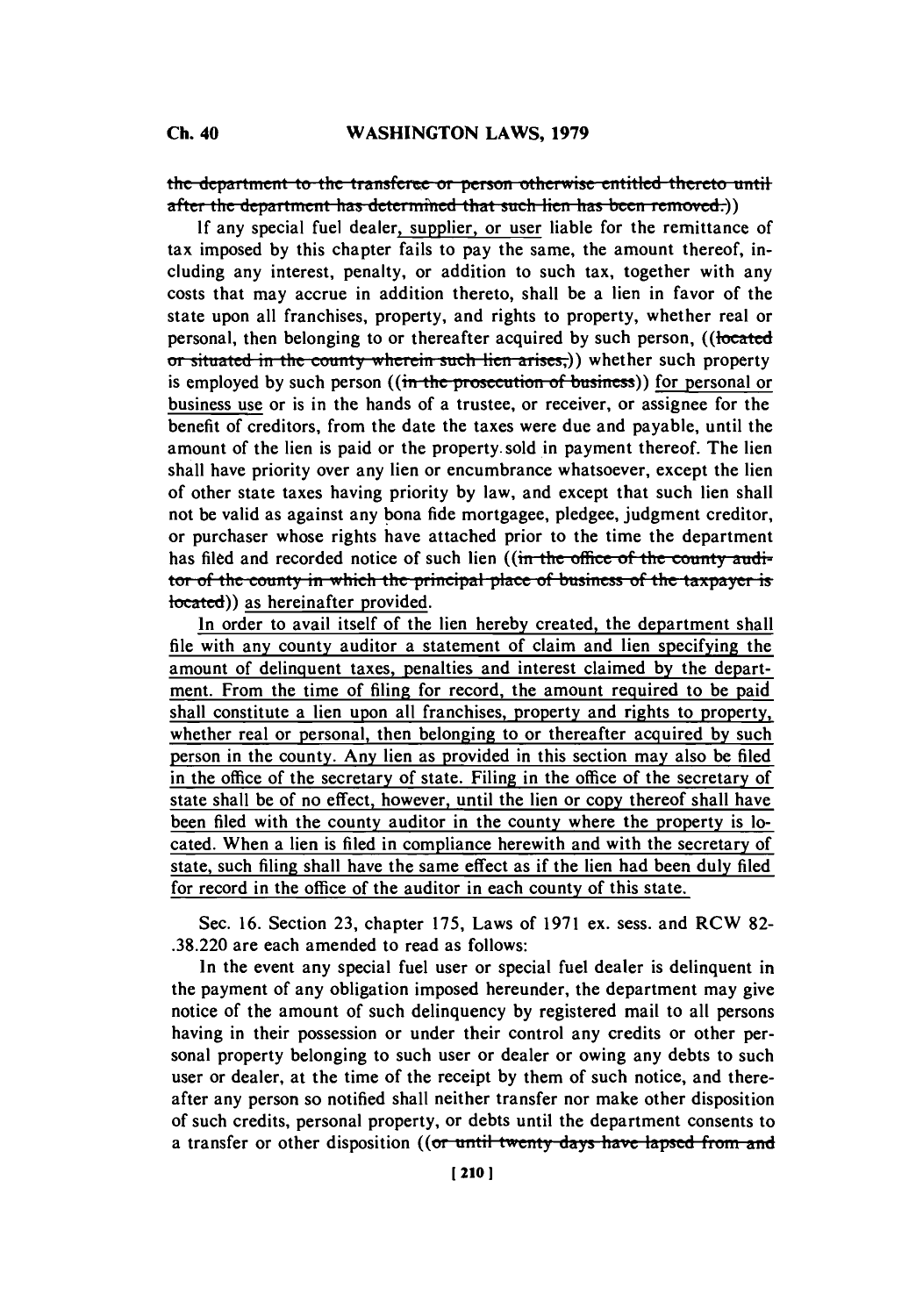**after the receipt of the notice). All persons so notified must, within five** days after receipt of the notice, advise the department of any and all such credits, personal property, or debts in their possession, under their control or owing **by** them, as the case may be.

Sec. **17.** Section 24, chapter **175,** Laws of **1971** ex. sess. and RCW **82- .38.230** are each amended to read as follows:

Whenever any special fuel user, supplier or dealer is delinquent in the payment of any obligation imposed hereunder, and such delinquency continues after notice and demand for payment **by** the department, the department shall proceed to collect the amount due from the user, supplier or dealer in the following manner: The department shall seize any  $((\text{motor ve-})$  $\overline{\text{hicle}}$ ) property subject to the lien of said excise tax, penalty, and interest and thereafter sell it at public auction to pay said obligation and any and all costs that may have been incurred on account of the seizure and sale. Notice of such intended sale and the time and place thereof shall be given to such delinquent user, supplier or dealer and to all persons appearing of record to have an interest in such  $((\text{motor vehicle}))$  property. The notice shall be given in writing at least ten days before the date set for the sale **by** enclosing it in an envelope addressed to such user, supplier or dealer at his address as the same appears in the records of the department and, in the case of any person appearing of record to have an interest in such  $($  motor vehicle)) property, addressed to such person at his last known residence or place of business, and depositing such envelope in the United States mail, postage prepaid. In addition, the notice shall be published for at least ten days before the date set for the sale in a newspaper of general circulation published in the county in which the  $((\text{motor vehicle}))$  property seized is to be sold. **If** there is no newspaper of general circulation in such county, the notice shall be posted in three public places in the county for a period of ten days. The notice shall contain a description of the  $((\text{motor vehicle}))$  proper**ly** to be sold, together with a statement of the amount due hereunder, the name of the user, supplier or dealer and the further statement that unless such amount is paid on or before the time fixed in the notice the  $((\text{motor})$ vehicle)) property will be sold in accordance with law.

The department shall then proceed to sell the ((motor vehicle)) property in accordance with the law and the notice, and shall deliver to the purchaser a bill of sale or deed which shall vest title in the purchaser. **If** upon any such sale the moneys received exceed the amount due to the state hereunder from the delinquent user, supplier or dealer, the excess shall be returned to such user, supplier or dealer and his receipt obtained therefor. **If** any person having an interest in or lien upon the ((motor-vehicle)) property has filed with the department prior to such sale, notice of such interest or lien, the department shall withhold payment of any such excess to such user, supplier or dealer pending a determination of the rights of the respective parties thereto **by** a court of competent jurisdiction. **If** for any reason the receipt of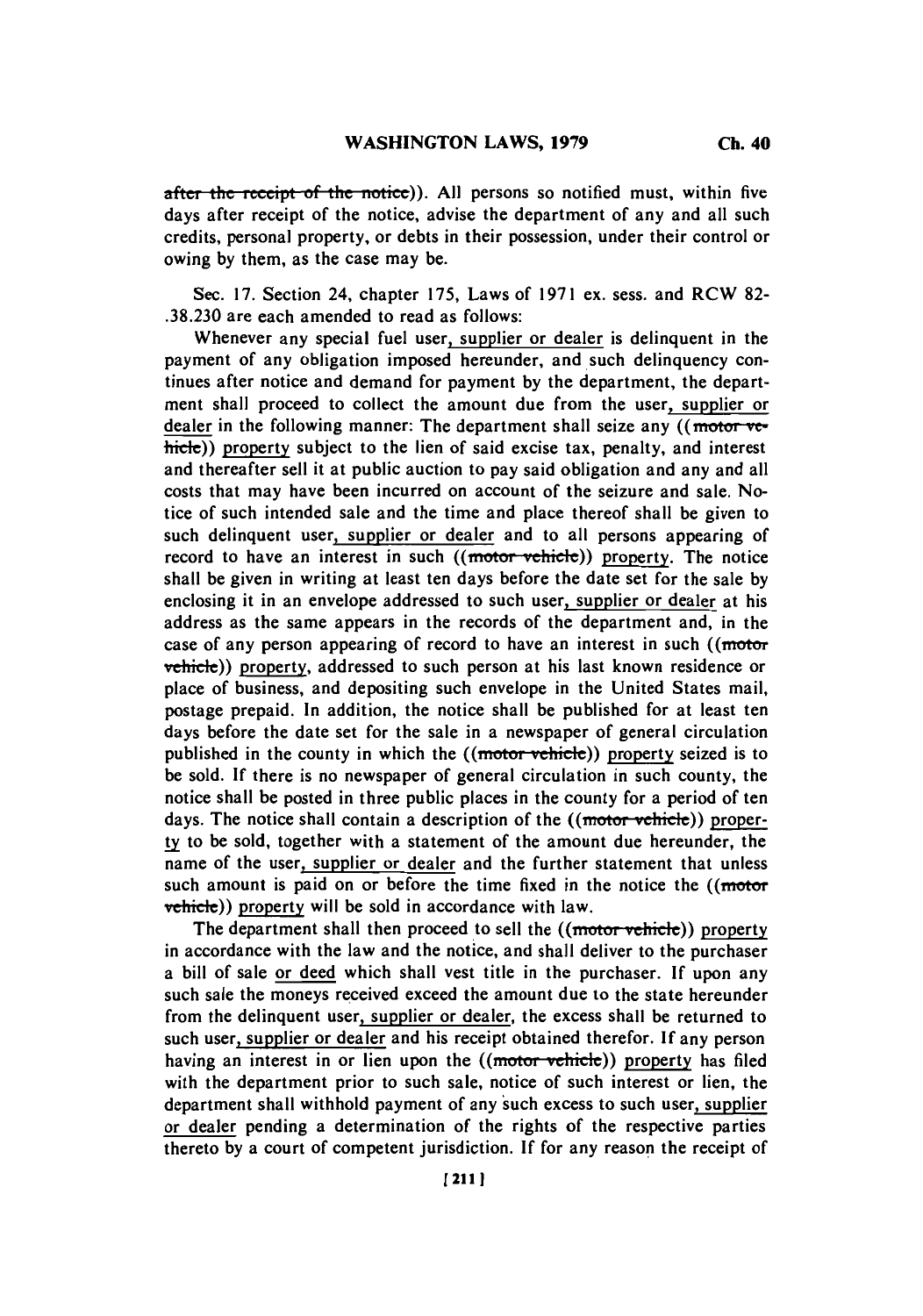such user, supplier or dealer shall not be available, the department shall deposit such excess with the state treasurer as trustee for such user, supplier or dealer, his heirs, successors, or assigns: PROVIDED, That prior to making any seizure of property as herein provided for, the department may first serve upon the user's, supplier's, or dealer's bondsman a notice of the delinquency, with a demand for the payment of the amount due.

Sec. **18.** Section **27,** chapter **175,** Laws of **1971** ex. sess. and RCW **82- .38.260** are each amended to read as follows:

The department shall enforce the provisions of this chapter, and may prescribe, adopt, and enforce reasonable rules and regulations relating to the administration and enforcement thereof. The Washington state patrol and its officers shall aid the department in the enforcement of this chapter, and, for this purpose, are declared to be peace officers, and given police power and authority throughout the state to arrest on sight any person known to have committed a violation of the provisions of this chapter.

The, department or its authorized representative is hereby empowered to examine the books, papers, records and equipment of any special fuel dealer, special fuel supplier or special fuel user or any person dealing in, transporting, or storing special fuel as defined in this chapter and to investigate the character of the disposition which any person makes of such special fuel in order to ascertain and determine whether all taxes due hereunder are being properly reported and paid. The fact that such books, papers, recordsand equipment are not maintained in this state at the time of demand shall not cause the department to lose any right of such examination under this chapter when and where such records become available.

The department or its authorized representative is further empowered to investigate the disposition of special fuel **by** any person where the department has reason to believe that untaxed special fuel has been diverted to a use subject to the taxes imposed **by** this chapter without said taxes being paid in accordance with the requirements of this chapter.

For the purpose of enforcing the provisions of this chapter it shall be presumed that all special fuel delivered to service stations as well as all special fuel otherwise received **by** a special fuel dealer or a special fuel user into storage and dispensing equipment designed to fuel motor vehicles is delivered **by** the special fuel dealer or special fuel user into the fuel supply tanks of motor vehicles and consumed in the propulsion of motor vehicles on the highways of this state, unless the contrary is established **by** satisfactory evidence.

The department shall, upon request from the officials to whom are entrusted the enforcement of the special fuel tax law of any other state, the District of Columbia, the United States, its territories and possessions, the provinces or the Dominion of Canada, forward to such officials any information which he may have relative to the receipt, storage, delivery, sale, use, or other disposition of special fuel **by** any special fuel dealer, special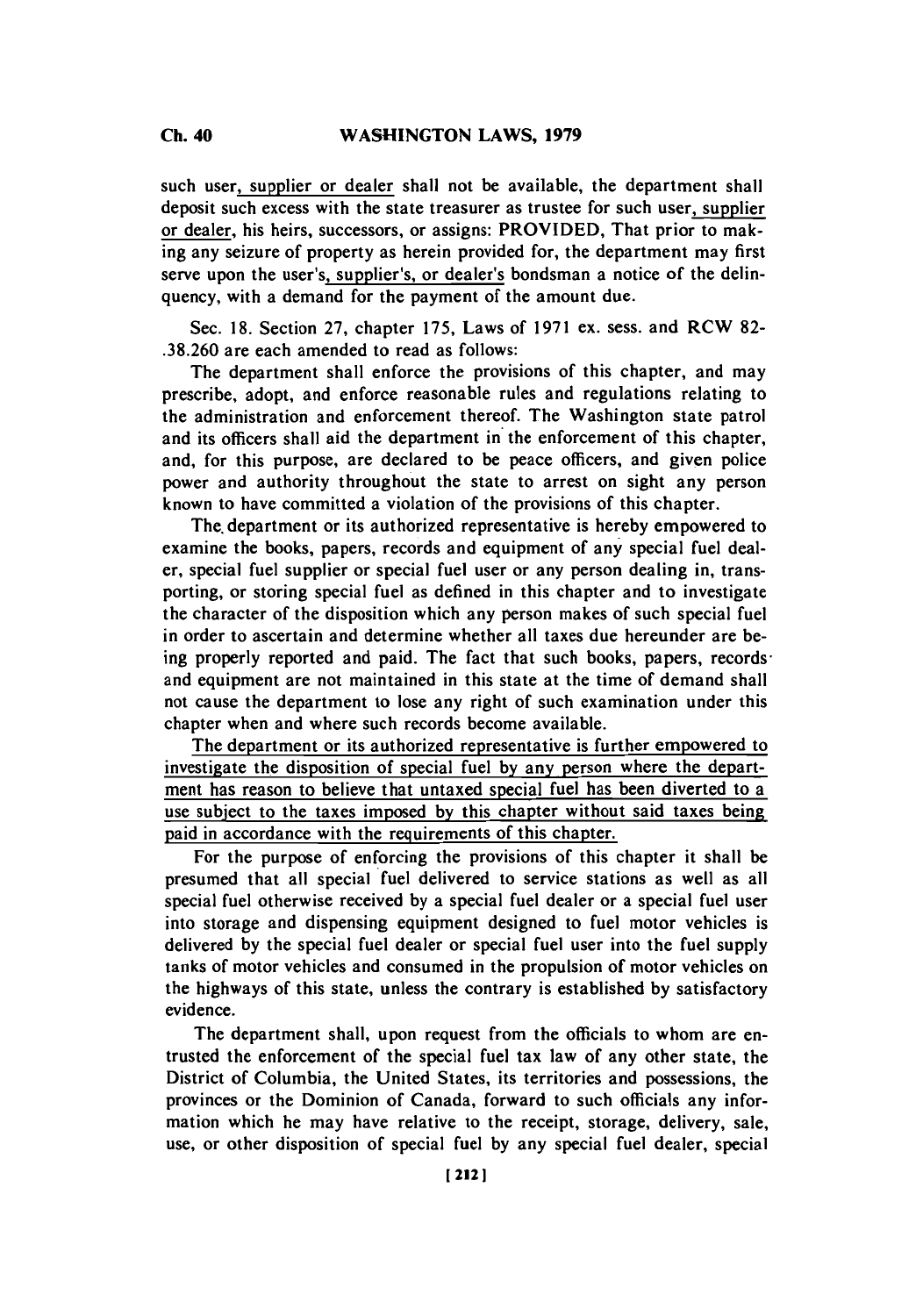fuel supplier or special fuel user, provided such other state or states furnish like information to this state.

Returns required **by** this chapter, exclusive of schedules, itemized statements and other supporting evidence annexed thereto, shall at all reasonable times be open to the public.

Sec. **19.** Section **28,** chapter **175,** Laws of **1971** ex. sess. as amended **by** section 4, chapter **26,** Laws of **1977** and RCW **82.38.270** are each amended to read as follows:

It shall be unlawful for any person to:

**(1)** Refuse, or knowingly and intentionally fail to make and file any statement required **by** this chapter in the manner or within the time required;

(2) Knowingly and with intent to evade or to aid in the evasion of the tax imposed herein to make any false statement or conceal any material fact in any record, return, or affidavit provided for in this chapter;

**(3)** Conduct any activities requiring a license under this chapter without a license or after a license has been suspended, surrendered, canceled, or revoked;

(4) Fail to keep and maintain the books and records required **by** this chapter;

**(5)** Divert special fuel purchased for a nontaxable use to a use subject to the taxes imposed **by** this chapter without payment of the taxes as required **by** this chapter.

Except as otherwise provided **by** law, any person violating any of the provisions of this chapter shall be guilty of a gross misdemeanor and shall, upon conviction thereof, be sentenced to pay a fine of not less than five hundred dollars nor more than one thousand dollars and costs of prosecution, or imprisonment for not more than one year, or both.

The fine and imprisonment provided for in this section shall **be** in addition to any other penalty imposed **by** any other provision of this chapter.

**NEW SECTION.** Sec. 20. There is added to chapter **175,** Laws of **1971** ex. sess. and to chapter **82.38** RCW a new section to read as follows:

The department may initiate and conduct investigations as may be reasonably necessary to establish the existence of any alleged violations of or noncompliance with the provisions of this chapter or any rules or regulations issued hereunder.

For the purpose of any investigation or proceeding under this chapter, the director or any officer designated **by** him may administer oaths and affirmations, subpoena witnesses, compel their attendance, take evidence, and require the production of any books, papers, correspondence, memoranda, agreements, or other documents or records which the director deems relevant or material to the inquiry.

In case of contumacy **by** or refusal to obey a subpoena issued to, any person, any court of competent jurisdiction upon application **by** the director,